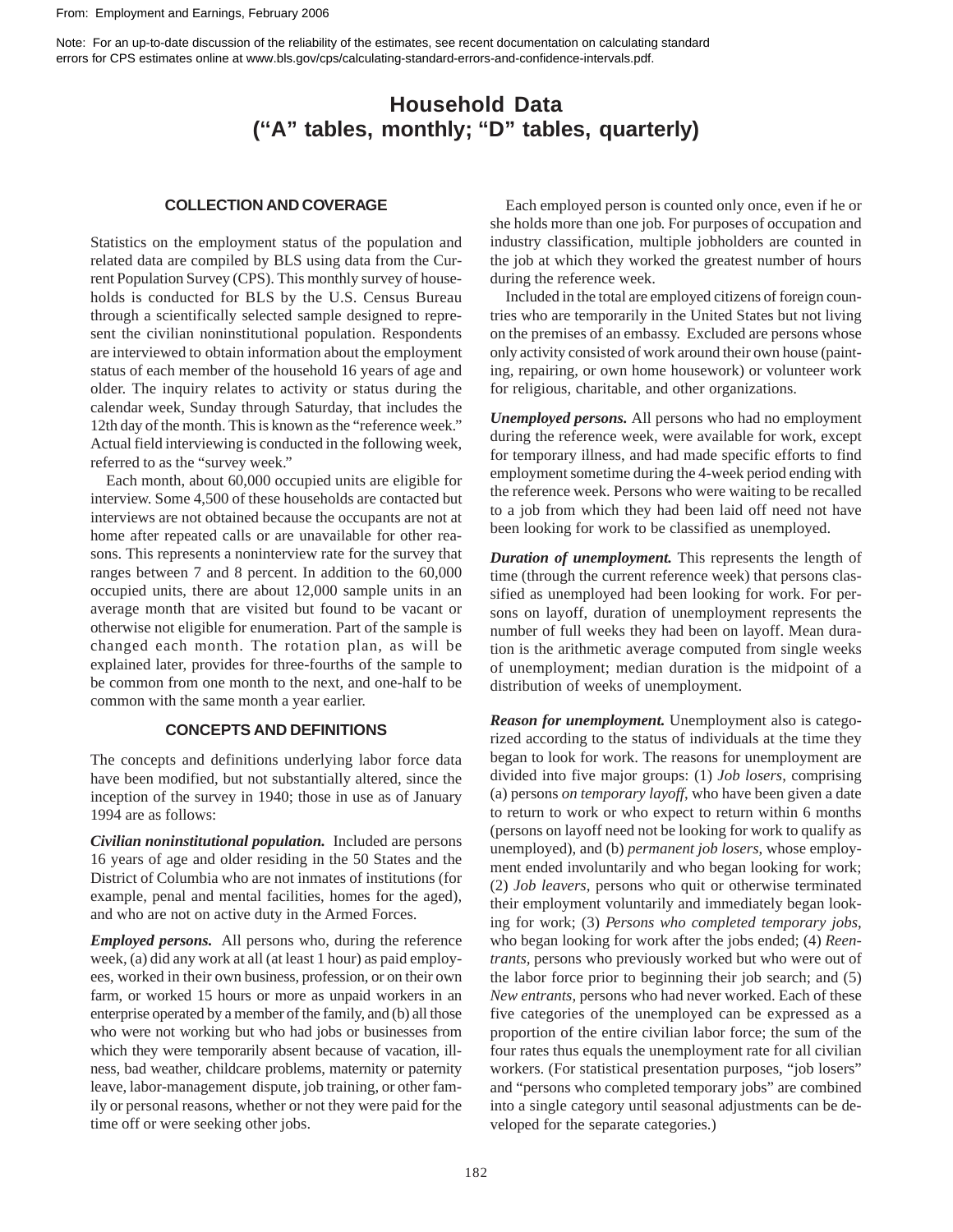*Jobseekers.* All unemployed persons who made specific efforts to find a job sometime during the 4-week period preceding the survey week are classified as jobseekers. Jobseekers do not include persons classified as on temporary layoff, who, although often looking for work, are not required to do so to be classified as unemployed. Jobseekers are grouped by the methods used to seek work. Only active methods—which have the potential to result in a job offer without further action on the part of the jobseeker—qualify as job search. Examples include going to an employer directly or to a public or private employment agency, seeking assistance from friends or relatives, placing or answering ads, or using some other active method. Examples of the "other" category include being on a union or professional register, obtaining assistance from a community organization, or waiting at a designated labor pickup point. Passive methods, which do not qualify as job search, include reading (as opposed to answering or placing) "help wanted" ads and taking a job training course.

*Labor force.* This group comprises all persons classified as employed or unemployed in accordance with the criteria described above.

*Unemployment rate.* The unemployment rate represents the number unemployed as a percent of the labor force.

*Participation rate.* This represents the proportion of the population that is in the labor force.

*Employment-population ratio.* This represents the proportion of the population that is employed.

*Not in the labor force.* Included in this group are all persons in the civilian noninstitutional population who are neither employed nor unemployed. Information is collected on their desire for and availability to take a job at the time of the CPS interview, job search activity in the prior year, and reason for not looking in the 4-week period prior to the survey week. This group includes discouraged workers, defined as persons not in the labor force who want and are available for a job and who have looked for work sometime in the past 12 months (or since the end of their last job if they held one within the past 12 months), but who are not currently looking because they believe there are no jobs available or there are none for which they would qualify.

Persons classified as not in the labor force who are in the sample for either their fourth or eighth month are asked additional questions relating to job history and workseeking intentions. These latter data are available on a quarterly basis.

*Occupation, industry, and class of worker.* This information for the employed applies to the job held in the reference week. Persons with two or more jobs are classified in the job at which they worked the greatest number of hours. The unemployed are classified according to their last job. Beginning in 2003, the occupational and industrial classification of CPS data is based on the 2002 Census Bureau occupational and industrial classification systems

which are derived from the 2000 Standard Occupational Classification (SOC) and the 2002 North American Industry Classification System (NAICS). (See the following section on historical comparability for a discussion of previous classification systems used in the CPS.)

The class-of-worker breakdown assigns workers to the following categories: Private and government wage and salary workers, self-employed workers, and unpaid family workers. Wage and salary workers receive wages, salary, commissions, tips, or pay in kind from a private employer or from a government unit. Self-employed persons are those who work for profit or fees in their own business, profession, trade, or farm. Only the unincorporated self-employed are included in the self-employed category in the classof-worker typology. Self-employed persons who respond that their businesses are incorporated are included among wage and salary workers because, technically, they are paid employees of a corporation. Unpaid family workers are persons working without pay for 15 hours a week or more on a farm or in a business operated by a member of the household to whom they are related by birth or marriage.

*Multiple jobholders.* These are employed persons who, during the reference week, either had two or more jobs as a wage and salary worker, were self-employed and also held a wage and salary job, or worked as an unpaid family worker and also held a wage and salary job. Excluded are self-employed persons with multiple businesses and persons with multiple jobs as unpaid family workers.

*Hours of work.* These statistics relate to the actual number of hours worked during the reference week. For example, persons who normally work 40 hours a week but were off on the Columbus Day holiday would be reported as working 32 hours, even though they were paid for the holiday. For persons working in more than one job, the published figures relate to the number of hours worked in all jobs during the week; all the hours are credited to the major job. Unpublished data are available for the hours worked in each job and for usual hours.

*At work part time for economic reasons.* Sometimes referred to as involuntary part time, this category refers to individuals who gave an economic reason for working 1 to 34 hours during the reference week. Economic reasons include slack work or unfavorable business conditions, inability to find full-time work, and seasonal declines in demand. Those who usually work part time must also indicate that they want and are available for full-time work to be classified as on part time for economic reasons.

*At work part time for noneconomic reasons.* This group includes those persons who usually work part time and were at work 1 to 34 hours during the reference week for a noneconomic reason. Noneconomic reasons include, for example: Illness or other medical limitations, childcare problems or other family or personal obligations, school or training, retirement or Social Security limits on earnings, and being in a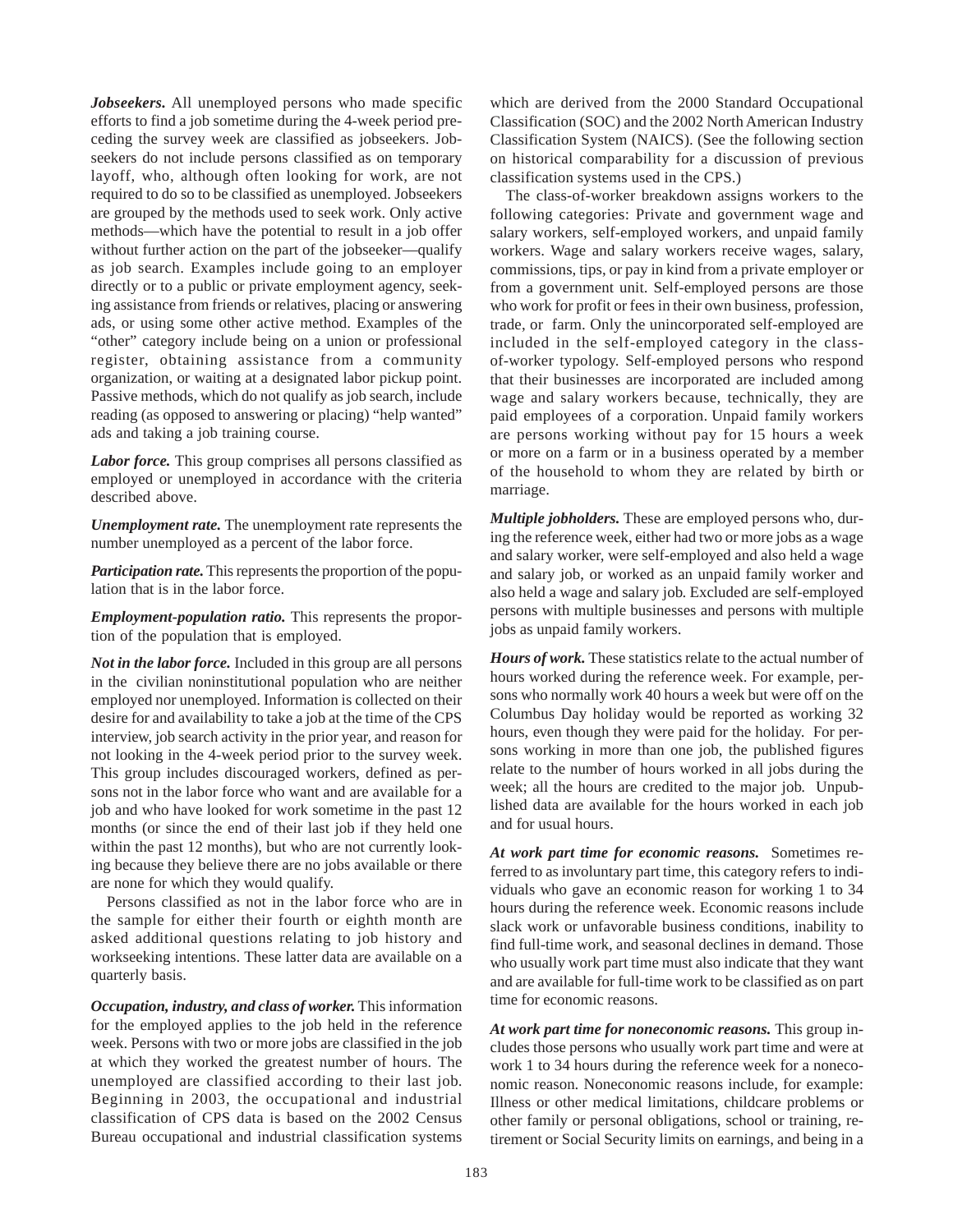job where full-time work is less than 35 hours. The group also includes those who gave an economic reason for usually working 1 to 34 hours but said they do not want to work full time or are unavailable for such work.

*Usual full- or part-time status.* Data on persons "at work" exclude persons who were temporarily absent from a job and therefore classified in the zero-hours-worked category, "with a job but not at work." These are persons who were absent from their jobs for the entire week for such reasons as bad weather, vacation, illness, or involvement in a labor dispute. In order to differentiate a person's normal schedule from his or her activity during the reference week, persons also are classified according to their usual full- or part-time status. In this context, *full-time workers* are those who usually worked 35 hours or more (at all jobs combined). This group will include some individuals who worked less than 35 hours in the reference week for either economic or noneconomic reasons and those who are temporarily absent from work. Similarly, *part-time workers* are those who usually work less than 35 hours per week (at all jobs), regardless of the number of hours worked in the reference week. This may include some individuals who actually worked more than 34 hours in the reference week, as well as those who are temporarily absent from work. The *full-time labor force* includes all employed persons who usually work full time and unemployed persons who are either looking for full-time work or are on layoff from full-time jobs. The *part-time labor force* consists of employed persons who usually work part time and unemployed persons who are seeking or are on layoff from parttime jobs. Unemployment rates for full- and part-time workers are calculated using the concepts of the *full*- and *parttime labor force*.

*White, black or African American, and Asian.* These are terms used to describe the race of persons. Persons in these categories are those who selected that race group only. Persons in the remaining race categories—American Indian or Alaska Native, Native Hawaiian or Other Pacific Islanders, and persons who selected more than one race category—are included in the estimates of total employment and unemployment but are not shown separately because the number of survey respondents is too small to develop estimates of sufficient quality for monthly publication. In the enumeration process, race is determined by the household respondent. (See the following section on historical comparability for a discussion of changes beginning in 2003 that affected how people are classified by race.)

*Hispanic or Latino ethnicity.* This refers to persons who identified themselves in the enumeration process as being Spanish, Hispanic, or Latino. Persons whose ethnicity is identified as Hispanic or Latino may be of any race. (See the following section on historical comparability for a discussion of changes beginning in 2003 that affected how people are classified by Hispanic or Latino ethnicity.)

*Usual weekly earnings*. Data represent earnings before taxes and other deductions, and include any overtime pay, commissions, or tips usually received (at the main job, in the case of multiple jobholders). Earnings reported on a basis other than weekly (for example, annual, monthly, hourly) are converted to weekly. The term "usual" is as perceived by the respondent. If the respondent asks for a definition of usual, interviewers are instructed to define the term as more than half the weeks worked during the past 4 or 5 months. Data refer to wage and salary workers (excluding all self-employed persons regardless of whether their businesses were incorporated) who usually work full time on their sole or primary job.

*Median earnings.* These figures indicate the value that divides the earnings distribution into two equal parts, one part having values above the median and the other having values below the median. The medians shown in this publication are calculated by linear interpolation of the \$50 centered interval within which each median falls. Data expressed in constant dollars are deflated by the Consumer Price Index for All Urban Consumers (CPI-U).

*Never married; married, spouse present; and other marital status.* These are the terms used to define the marital status of individuals at the time of interview. Married, spouse present, applies to husband and wife if both were living in the same household, even though one may be temporarily absent on business, on vacation, on a visit, in a hospital, etc. Other marital status applies to persons who are married, spouse absent; widowed; or divorced. Married, spouse absent relates to persons who are separated due to marital problems, as well as to husbands and wives who are living apart because one or the other was employed elsewhere or was on duty with the Armed Forces, or for any other reasons.

*Household.* A household consists of all persons—related family members and all unrelated persons—who occupy a housing unit and have no other usual address. A house, an apartment, a group of rooms, or a single room is regarded as a housing unit when occupied or intended for occupancy as separate living quarters. A *householder* is the person (or one of the persons) in whose name the housing unit is owned or rented. The term is never applied to either husbands or wives in married-couple families but relates only to persons in families maintained by either men or women without a spouse.

*Family.* A family is defined as a group of two or more persons residing together who are related by birth, marriage, or adoption; all such persons are considered as members of one family. Families are classified either as married-couple families or as families maintained by women or men without spouses. A family maintained by a woman or a man is one in which the householder is either single, widowed, divorced, or married, spouse absent.

### **HISTORICAL COMPARABILITY**

#### **Changes in concepts and methods**

While current survey concepts and methods are very similar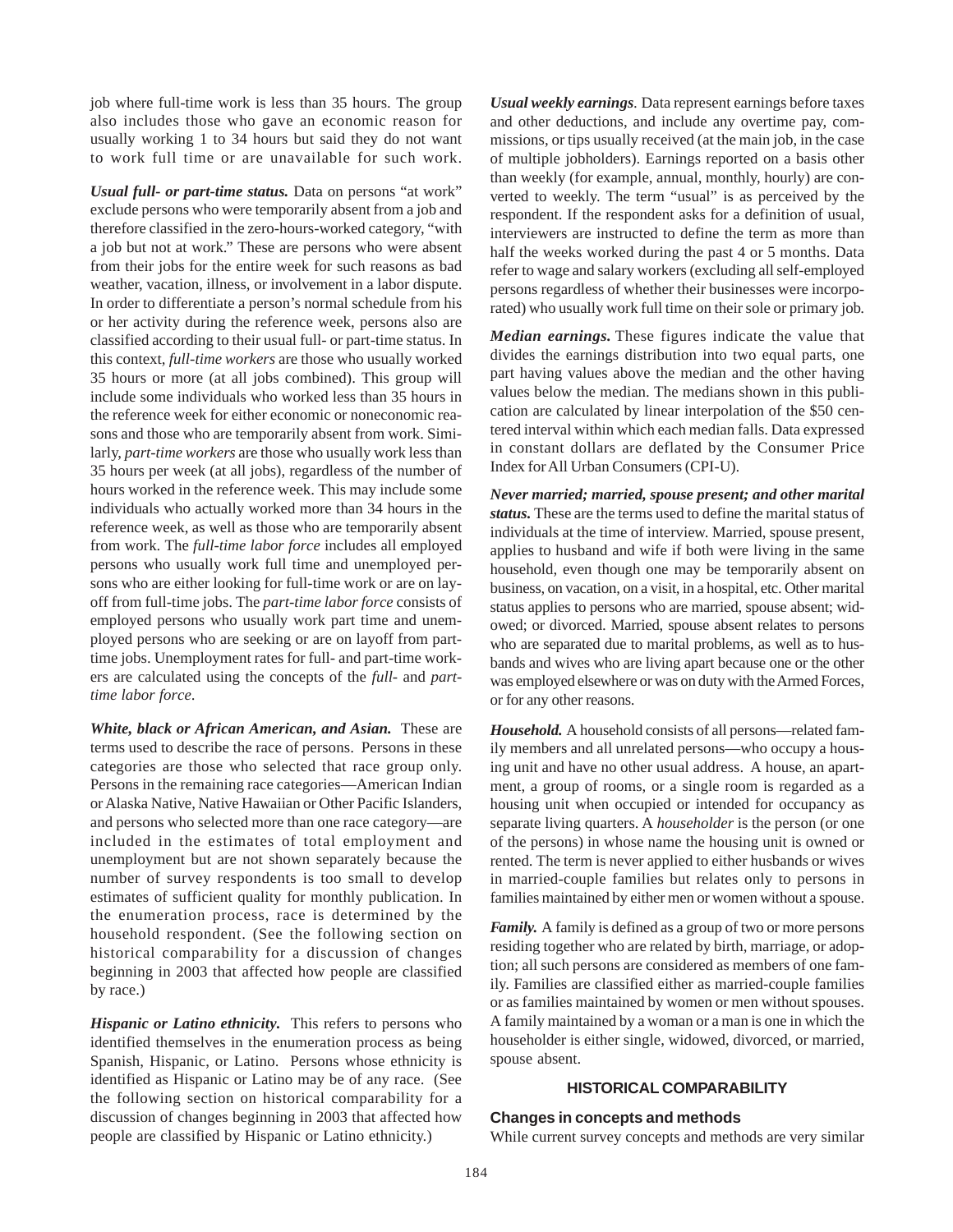to those introduced at the inception of the survey in 1940, a number of changes have been made over the years to improve the accuracy and usefulness of the data. Some of the most important changes include:

• In 1945, the questionnaire was radically changed with the introduction of four basic employment questions. Prior to that time, the survey did not contain specific question wording, but, rather, relied on a complicated scheme of activity prioritization.

• In 1953, the current 4-8-4 rotation system was adopted, whereby households are interviewed for 4 consecutive months, leave the sample for 8 months, and then return to the sample for the same 4 months of the following year. Before this system was introduced, households were interviewed for 6 consecutive months and then replaced. The new system provided some year-to-year overlap in the sample, thereby improving measurement over time.

• In 1955, the survey reference week was changed to the calendar week including the 12th day of the month, for greater consistency with the reference period used for other labor-related statistics. Previously, the calendar week containing the 8th day of the month had been used as the reference week.

• In 1957, the employment definition was modified slightly as a result of a comprehensive interagency review of labor force concepts and methods. Two relatively small groups of persons classified as employed, under "with a job but not at work," were assigned to different classifications. Persons on layoff with definite instructions to return to work within 30 days of the layoff date, and persons volunteering that they were waiting to start a new wage and salary job within 30 days of interview, were, for the most part, reassigned to the unemployed classification. The only exception was the small subgroup in school during the reference week but waiting to start new jobs, which was transferred to not in the labor force.

• In 1967, more substantive changes were made as a result of the recommendations of the President's Committee to Appraise Employment and Unemployment Statistics (the Gordon Committee). The principal improvements were as follows:

a) A 4-week job search period and specific questions on jobseeking activity were introduced. Previously, the questionnaire was ambiguous as to the period for jobseeking, and there were no specific questions concerning job search methods.

b) An availability test was introduced whereby a person must be currently available for work in order to be classified as unemployed. Previously, there was no such requirement. This revision to the concept mainly affected students, who, for example, may begin to look for summer jobs in the spring although they will not be available until June or July. Such persons, until 1967, had been classified as unemployed but since have been assigned to the "not in the labor force" category.

c) Persons "with a job but not at work" because of strikes, bad weather, etc., who volunteered that they were looking for work were shifted from unemployed status to employed.

d) The lower age limit for official statistics on employment, unemployment, and other labor force concepts was raised from 14 to 16 years. Historical data for most major series have been revised to provide consistent information based on the new minimum age limit.

e) New questions were added to obtain additional information on persons not in the labor force, including those referred to as "discouraged workers," defined as persons who indicate that they want a job but are not currently looking because they believe there are no jobs available or none for which they would qualify.

f) New "probing" questions were added to the questionnaire in order to increase the reliability of information on hours of work, duration of unemployment, and self-employment.

• In 1994, major changes to the Current Population Survey (CPS) were introduced, which included a complete redesign of the questionnaire and the use of computer-assisted interviewing for the entire survey. In addition, there were revisions to some of the labor force concepts and definitions, including the implementation of some changes recommended in 1979 by the National Commission on Employment and Unemployment Statistics (NCEUS, also known as the Levitan Commission). Some of the major changes to the survey were:

a) The introduction of a redesigned and automated questionnaire. The CPS questionnaire was totally redesigned in order to obtain more accurate, comprehensive, and relevant information, and to take advantage of state-of-the-art computer interviewing techniques.

b) The addition of two, more objective, criteria to the definition of discouraged workers. Prior to 1994, to be classified as a discouraged worker, a person must have wanted a job and been reported as not currently looking because of a belief that no jobs were available or that there were none for which he or she would qualify. Beginning in 1994, persons classified as discouraged must also have looked for a job within the past year (or since their last job, if they worked during the year), and must have been available for work during the reference week (a direct question on availability was added in 1994; prior to 1994, availability had been inferred from responses to other questions). These changes were made because the NCEUS and others felt that the previous definition of discouraged workers was too subjective, relying mainly on an individual's stated desire for a job and not on prior testing of the labor market.

c) Similarly, the identification of persons employed part time for economic reasons (working less than 35 hours in the reference week because of poor business conditions or because of an inability to find full-time work) was tightened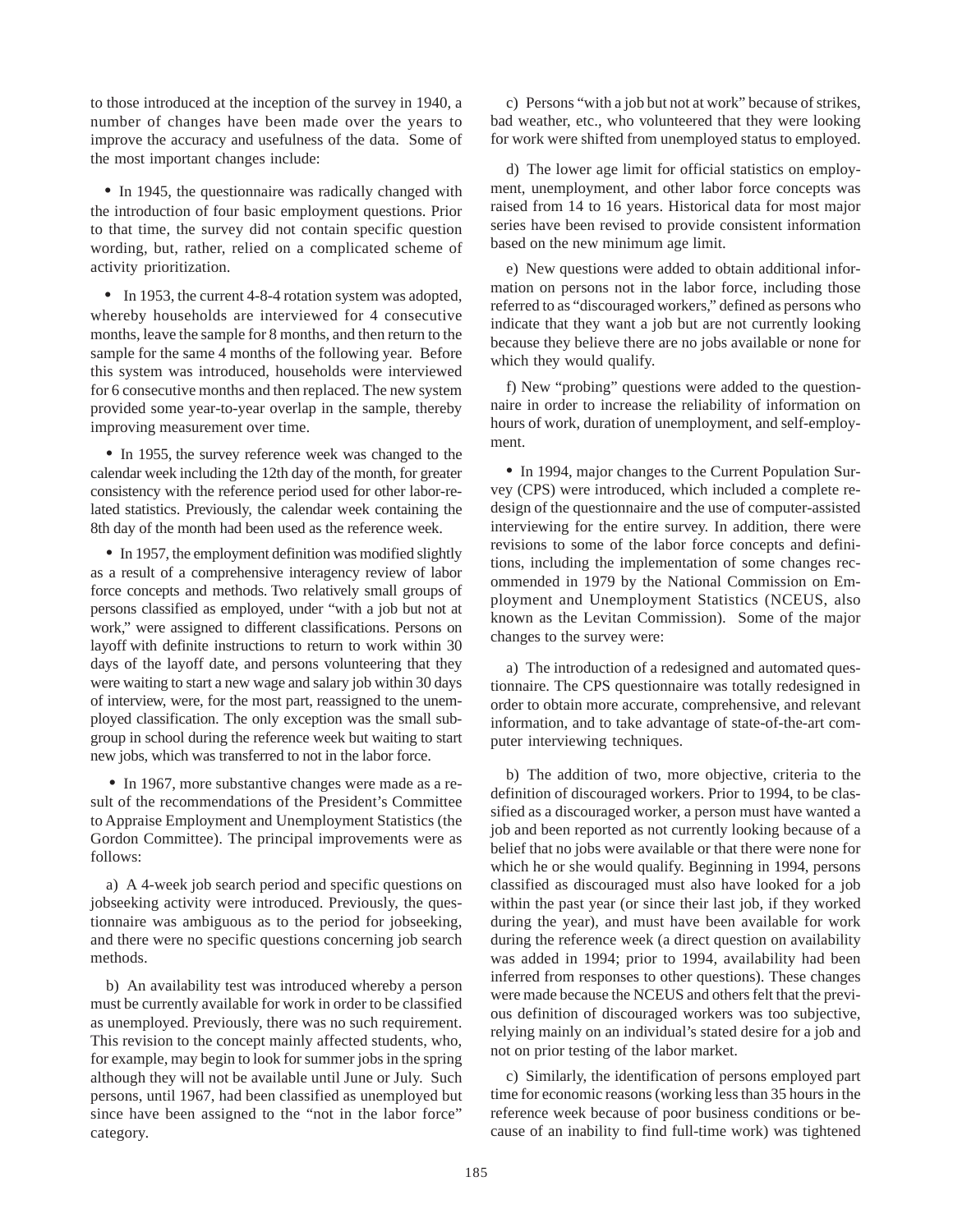by adding two new criteria for persons who usually work part time: They must want and be available for full-time work. Previously, such information was inferred. (Persons who usually work full time but worked part time for an economic reason during the reference week are assumed to meet these criteria.)

d) Specific questions were added about the expectation of recall for persons who indicate that they are on layoff. To be classified as "on temporary layoff," persons must expect to be recalled to their jobs. Previously, the questionnaire did not include explicit questions about the expectation of recall.

e) Persons volunteering that they were waiting to start a new job within 30 days must have looked for work in the 4 weeks prior to the survey in order to be classified as unemployed. Previously, such persons did not have to meet the job search requirement in order to be included among the unemployed.

For additional information on changes in CPS concepts and methods, see "The Current Population Survey: Design and Methodology," Technical Paper 63RV (Washington, U.S. Census Bureau and Bureau of Labor Statistics, March 2002), available on the Internet at **www.bls.census.gov/cps/tp/ tp63.htm**; "Overhauling the Current Population Survey— Why is it Necessary to Change?," "Redesigning the Questionnaire," and "Evaluating Changes in the Estimates," *Monthly Labor Review*, September 1993; and "Revisions in the Current Population Survey Effective January 1994," in the February 1994 issue of this publication.

#### **Noncomparability of labor force levels**

In addition to the refinements in concepts, definitions, and methods made over the years, other changes also have affected the comparability of the labor force data.

• Beginning in 1953, as a result of introducing data from the 1950 census into the estimating procedures, population levels were raised by about 600,000; labor force, total employment, and agricultural employment were increased by about 350,000, primarily affecting the figures for totals and for men; other categories were relatively unaffected.

• Beginning in 1960, the inclusion of Alaska and Hawaii resulted in increases of about 500,000 in the population and about 300,000 in the labor force. Four-fifths of the labor force increase was in nonagricultural employment; other labor force categories were not appreciably affected.

• Beginning in 1962, the introduction of data from the 1960 census reduced the population by about 50,000 and labor force and employment by about 200,000; unemployment totals were virtually unchanged.

• Beginning in 1972, information from the 1970 census was introduced into the estimation procedures, increasing the population by about 800,000; labor force and employment totals were raised by a little more than 300,000; unemployment levels and rates were essentially unchanged.

• In March 1973, a subsequent population adjustment based on the 1970 census was introduced. This adjustment, which affected the white and black-and-other groups but had little effect on totals, resulted in the reduction of nearly 300,000 in the white population and an increase of the same magnitude in the black-and-other population. Civilian labor force and total employment figures were affected to a lesser degree; the white labor force was reduced by 150,000, and the blackand-other labor force rose by about 210,000. Unemployment levels and rates were not significantly affected.

• Beginning in January 1974, the method used to prepare independent estimates of the civilian noninstitutional population was modified to an "inflation-deflation" approach. This change in the derivation of the estimates had its greatest impact on estimates of 20- to 24-year-old men particularly those in the black-and-other population—but had little effect on estimates of the total population 16 years and over. Additional information on the adjustment procedure appears in "CPS Population Controls Derived from Inflation-Deflation Method of Estimation," in the February 1974 issue of this publication.

• Effective in July 1975, as a result of the large inflow of Vietnamese refugees to the United States, the total and blackand-other independent population controls for persons 16 years and over were adjusted upward by 76,000—30,000 men and 46,000 women. The addition of the refugees increased the black-and-other population by less than 1 percent in any age-sex group, with all of the changes being confined to the "other" component of the population.

• Beginning in January 1978, the introduction of an expansion in the sample and revisions in the estimation procedures resulted in an increase of about 250,000 in the civilian labor force and employment totals; unemployment levels and rates were essentially unchanged. An explanation of the procedural changes and an indication of the differences appear in "Revisions in the Current Population Survey in January 1978" in the February 1978 issue of this publication.

• Beginning in October 1978, the race of the individual was determined by the household respondent for the incoming rotation group households, rather than by the interviewer as before. The purpose of this change was to provide more accurate estimates of characteristics by race. Thus, in October 1978, one-eighth of the sample households had race determined by the household respondent and seveneighths of the sample households had race determined by interviewer observation. It was not until January 1980 that the entire sample had race determined by the household respondent. The new procedure had no significant effect on the estimates.

• Beginning in January 1979, the first-stage ratio adjustment method was changed in the CPS estimation procedure. Differences between the old and new procedures existed only for metropolitan and nonmetropolitan area estimates, not for the total United States. The reasoning behind the change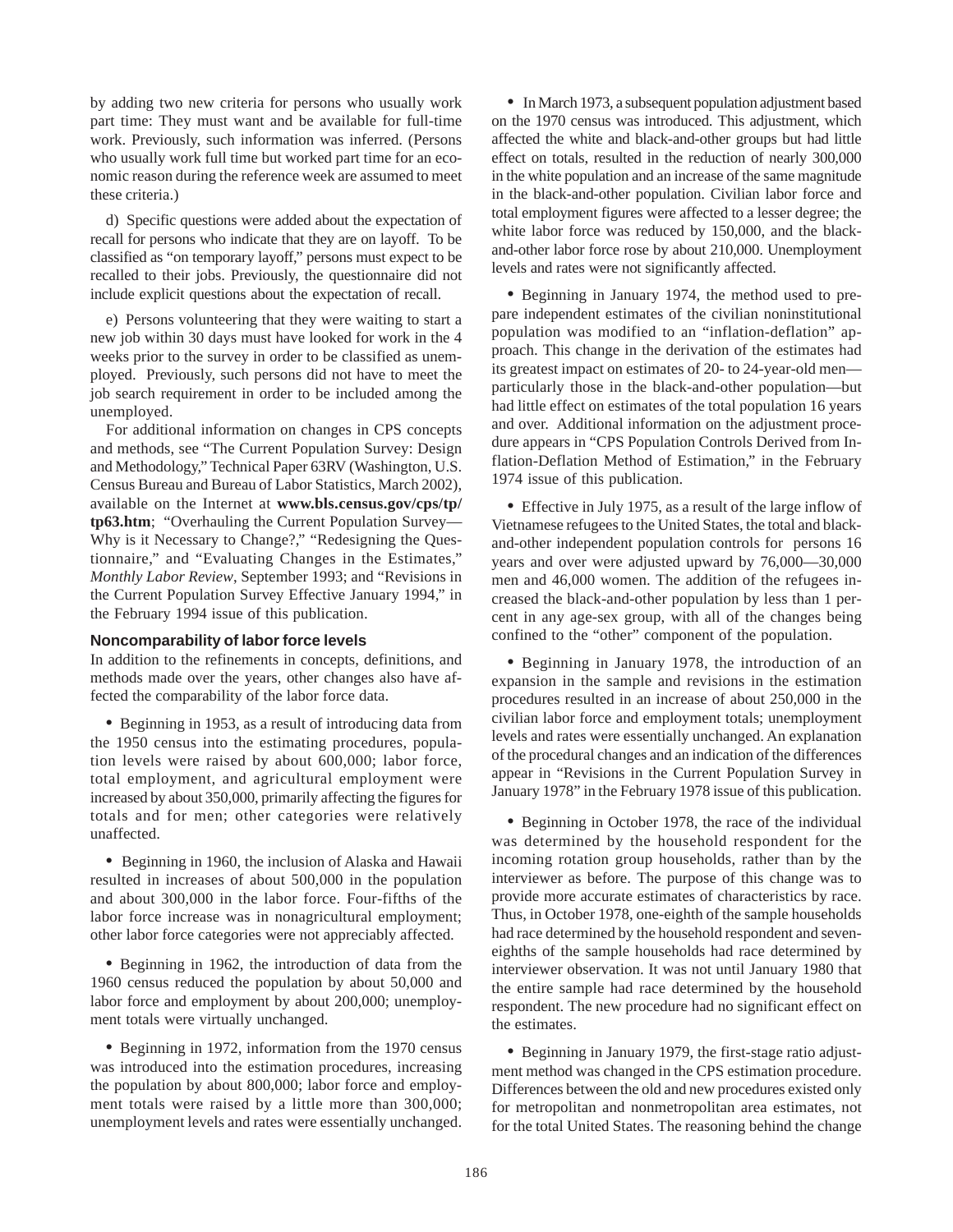and an indication of the differences appear in "Revisions in the Current Population Survey in January 1979" in the February 1979 issue of this publication.

• Beginning in January 1982, the second-stage ratio adjustment method was changed. The rationale for the change and an indication of its effect on national estimates of labor force characteristics appear in "Revisions in the Current Population Survey Beginning in January 1982" in the February 1982 issue of this publication. In addition, current population estimates used in the second-stage estimation procedure were derived from information obtained from the 1980 census, rather than the 1970 census. This change caused substantial increases in the total population and in the estimates of persons in all labor force categories. Rates for labor force characteristics, however, remained virtually unchanged. Some 30,000 labor force series were adjusted back to 1970 to avoid major breaks in series. The adjustment procedure used also is described in the February 1982 article cited above. The revisions did not, however, smooth out the breaks in series occurring between 1972 and 1979 (described above), and data users should consider them when comparing estimates from different periods.

• Beginning in January 1983, the first-stage ratio adjustment method was updated to incorporate data from the 1980 census. The rationale for the change and an indication of its effect on national estimates for labor force characteristics appear in "Revisions in the Current Population Survey Beginning in January 1983" in the February 1983 issue of this publication. There were only slight differences between the old and new procedures in estimates of levels for the various labor force characteristics and virtually no differences in estimates of participation rates.

• Beginning in January 1985, most of the steps of the CPS estimation procedure—the noninterview adjustment, the first- and second-stage ratio adjustments, and the composite estimator—were revised. These procedures are described in the Estimating Methods section. A description of the changes and an indication of their effect on national estimates of labor force characteristics appear in "Changes in the Estimation Procedure in the Current Population Survey Beginning in January 1985" in the February 1985 issue of this publication. Overall, the revisions had only a slight effect on most estimates. The greatest impact was on estimates of persons of Hispanic origin. Major estimates were revised back to January 1980.

• Beginning in January 1986, the population controls used in the second-stage ratio adjustment method were revised to reflect an explicit estimate of the number of undocumented immigrants (largely Hispanic) since 1980 and an improved estimate of the number of emigrants among legal foreign-born residents for the same period. As a result, the total civilian population and labor force estimates were raised by nearly 400,000; civilian employment was increased by about 350,000. The Hispanic-origin population and labor force estimates were raised by about 425,000 and 305,000, respectively, and Hispanic employment was increased by 270,000. Overall and subgroup unemployment levels and rates were not significantly affected. Because of the magnitude of the adjustments for Hispanics, data were revised back to January 1980 to the extent possible. An explanation of the changes and an indication of their effect on estimates of labor force characteristics appear in "Changes in the Estimation Procedure in the Current Population Survey Beginning in January 1986" in the February 1986 issue of this publication.

• Beginning in August 1989, the second-stage ratio estimation procedures were changed slightly to decrease the chance of very small cells occurring and to be more consistent with published age, sex, race cells. This change had virtually no effect on national estimates.

• Beginning in January 1994, 1990 census-based population controls, adjusted for the estimated undercount, were introduced into the second-stage estimation procedure. This change resulted in substantial increases in total population and in all major labor force categories. Effective February 1996, these controls were introduced into the estimates for 1990-93. Under the new population controls, the civilian noninstitutional population for 1990 increased by about 1.1 million, employment by about 880,000, and unemployment by approximately 175,000. The overall unemployment rate rose by about 0.1 percentage point. For further information, see "Revisions in the Current Population Survey Effective January 1994," and "Revisions in Household Survey Data Effective February 1996" in the February 1994 and March 1996 issues, respectively, of this publication.

Additionally, for the period January through May 1994, the composite estimation procedure was suspended for technical and logistical reasons.

• Beginning in January 1997, the population controls used in the second-stage ratio adjustment method were revised to reflect updated information on the demographic characteristics of immigrants to, and emigrants from, the United States. As a result, the civilian noninstitutional population 16 years and over was raised by about 470,000. The labor force and employment levels were increased by about 320,000 and 290,000, respectively. The Hispanic-origin population and labor force estimates were raised by about 450,000 and 250,000, respectively, and Hispanic employment was increased by 325,000. Overall and subgroup unemployment rates and other percentages of labor market participation were not affected. An explanation of the changes and an indication of their effect on national labor force estimates appear in "Revisions in the Current Population Survey Effective January 1997" in the February 1997 issue of this publication.

• Beginning in January 1998, new composite estimation procedures and minor revisions in the population controls were introduced into the household survey. The new composite estimation procedures simplify processing of the monthly labor force data at BLS, allow users of the survey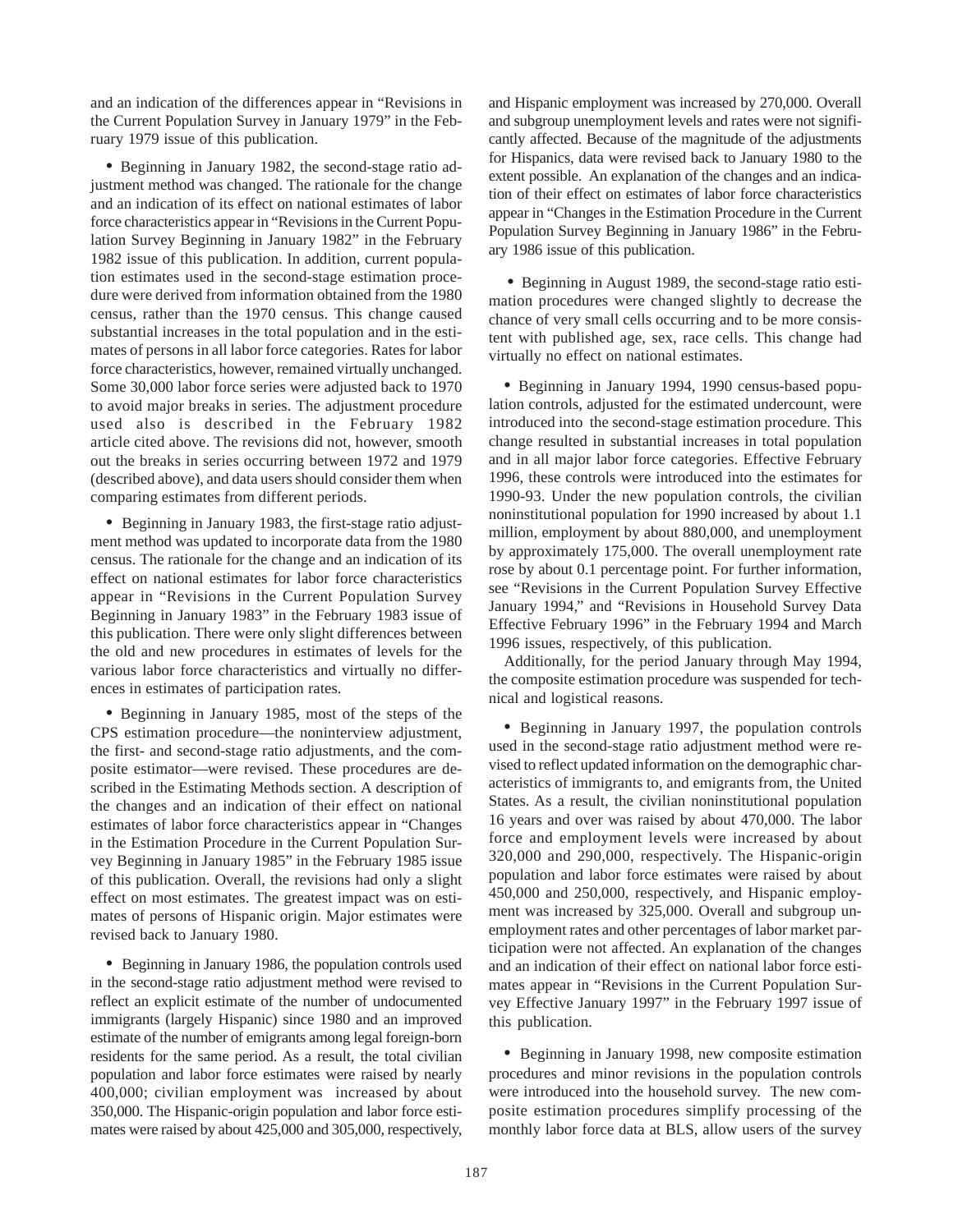microdata to more easily replicate the official estimates released by BLS, and increase the reliability of the employment and labor force estimates. The new procedures also produce somewhat lower estimates of the civilian labor force and employment and slightly higher estimates of unemployment. For example, based on 1997 annual average data, the differences resulting from the use of old and new composite weights were as follows: Civilian labor force (-229,000), total employed  $(-256,000)$ , and total unemployed  $(+27,000)$ . Unemployment rates were not significantly affected.

Also beginning in January 1998, the population controls used in the survey were revised to reflect new estimates of legal immigration to the United States and a change in the method for projecting the emigration of foreign-born legal residents. As a result, the Hispanic-origin population was raised by about 57,000; however, the total civilian noninstitutional population 16 years and over was essentially unchanged. More detailed information on these changes and their effect on the estimates of labor force change and composition appear in "Revisions in the Current Population Survey Effective January 1998," in the February 1998 issue of this publication.

• Beginning in January 1999, the population controls used in the survey were revised to reflect newly updated information on immigration. As a result, the civilian noninstitutional population 16 years and over was raised by about 310,000. The impact of the changes varied for different demographic groups. The civilian noninstitutional population for men 16 years and over was lowered by about 185,000, while that for women was increased by about 490,000. The Hispanicorigin population was lowered by about 165,000 while that of persons of non-Hispanic origin was raised by about 470,000. Overall labor force and employment levels were increased by about 60,000 each, while the Hispanic labor force and employment estimates were reduced by about 225,000 and 215,000, respectively. The changes had only a small impact on overall and subgroup unemployment rates and other percentages of labor market participation. An explanation of the changes and an indication of their effect on national labor force estimates appear in "Revisions in the Current Population Survey Effective January 1999" in the February 1999 issue of this publication.

• Beginning in January 2003, several major changes were introduced into the CPS. These changes included:

a) Population controls that reflected the results of Census 2000 were introduced into the monthly CPS estimation process. These new population controls substantially increased the size of the civilian noninstitutional population and the civilian labor force. Data from January 2000 through December 2002 were revised to reflect the higher population estimates from Census 2000 and the higher rates of population growth since the census. At the start of the revision period (January 2000), the new controls raised the civilian noninstitutional population and the civilian labor force by 2.6 and 1.6 million, respectively. By December

2002, the civilian population and labor force were 3.8 and 2.5 million, respectively, higher than originally estimated. In addition to these revisions, the U.S. Census Bureau introduced another large upward adjustment to the population controls as part of its annual update of population estimates for 2003. The entire amount of this adjustment was added to the labor force data in January 2003 resulting in increases of 941,000 to the civilian noninstitutional population and 614,000 to the civilian labor force. The unemployment rate and other ratios were not substantially affected by either of these population control adjustments.

b) The modification of the questions on race and Hispanic origin to comply with new standards for maintaining, collecting, and presenting Federal data on race and ethnicity for Federal statistical agencies. In accordance with the new standards, the following changes were made to the CPS questions: 1) Individuals were now asked whether they are of Hispanic ethnicity before being asked about their race. Prior to 2003, individuals were asked their ethnic origin after they were asked about their race. 2) Individuals were now asked directly if they are Spanish, Hispanic, or Latino. Previously, individuals were identified as Hispanic based on their, or their ancestors', country of origin. 3) With respect to race, the response category of Asian and Pacific Islanders was split into two categories: a) Asian and b) Native Hawaiian or Other Pacific Islanders. 4) Individuals were allowed to choose more than one race category. Prior to 2003, individuals who considered themselves to belong to more than one race were required to select a single primary race. 5) The questions were reworded to indicate that individuals could select more than one race category and to convey more clearly that individuals should report their own perception of what their race is. These changes had no impact on the overall civilian noninstitutional population and civilian labor force but did reduce the population and labor force levels of whites, blacks or African Americans, and Asians beginning in January 2003. For whites and blacks, the differences resulted from the exclusion of individuals who reported more than one race from those groups. For Asians, the difference resulted from the same restriction as well as the split of the old Asian and Pacific Islander category into two separate categories. Analysis of data from a special CPS supplement conducted in May 2002 indicated that these changes reduced the population and labor force levels for whites by about 950,000 and 730,000, respectively, and for blacks and African Americans by about 320,000 and 240,000, respectively, while having little or no impact on their unemployment rates. For Asians, the changes had the effect of reducing the their population by about 1.1 million and their labor force by about 720,000, but did not have a statistically significant effect on their unemployment rate. The changes did not affect the size of the Hispanic or Latino population and had no significant impact on the size of their labor force, but did cause an increase of about half a percentage point in their unemployment rate.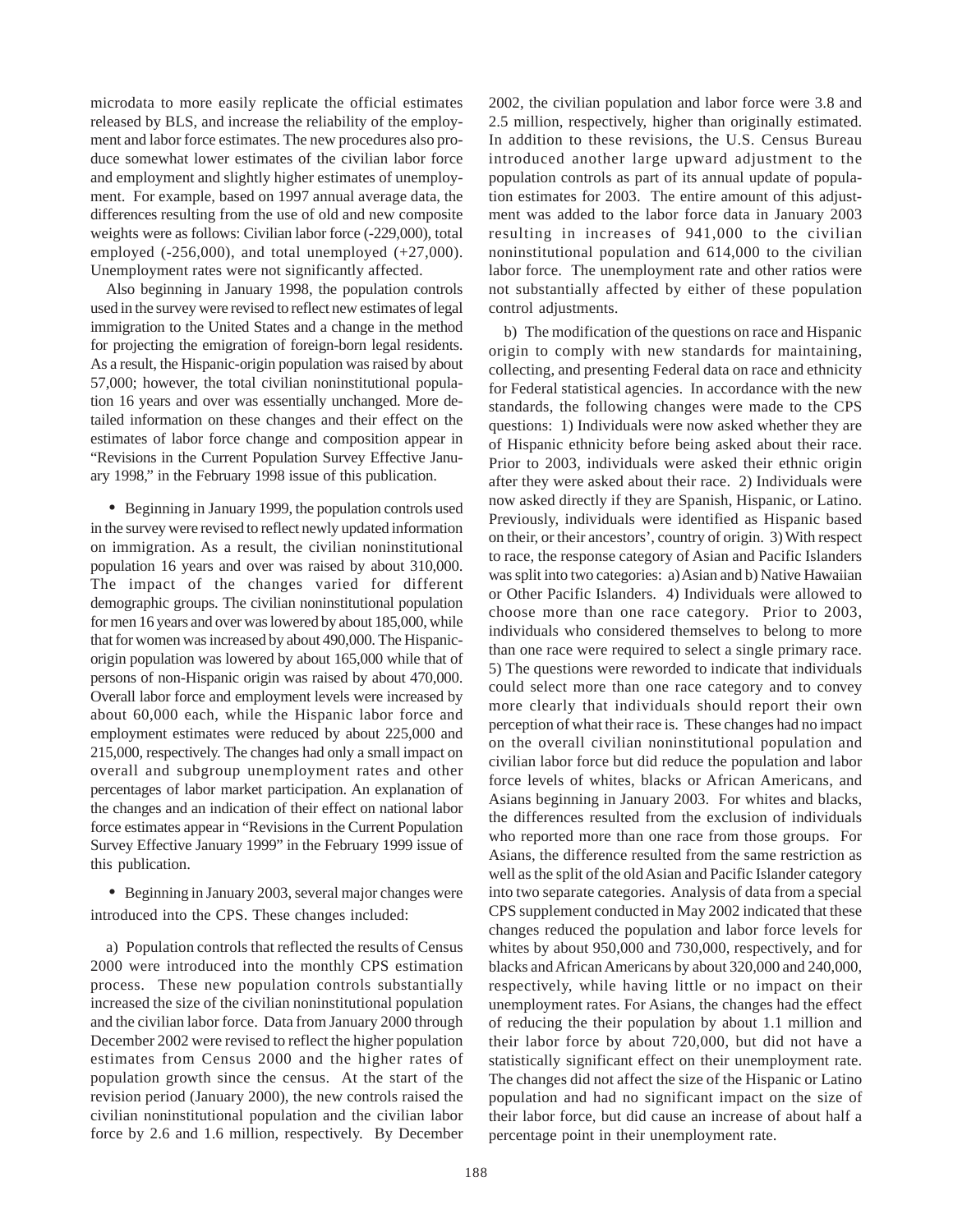c) Improvements were introduced to both the secondstage and composite weighting procedures. These changes adapted the weighting procedures to the new race/ethnic classification system and enhanced the stability over time of national and State/substate labor force estimates for demographic groups.

More detailed information on these changes and an indication of their effect on national labor force estimates appear in "Revisions to the Current Population Survey Effective in January 2003" in the February 2003 issue of this publication available on the Internet at **http:// www.bls.gov/cps/rvcps03.pdf.**

• Beginning in January 2004, the population controls used in the survey were updated to reflect revised estimates of net international migration for 2000 through 2003. The updated controls resulted in a decrease of 560,000 in the estimated size of the civilian noninstitutional population 16 years of age and over for December 2003. The civilian labor force and employment levels decreased by 437,000 and 409,000, respectively. The Hispanic or Latino population and labor force estimates declined by 583,000 and 446,000, respectively and Hispanic or Latino employment was lowered by 421,000. The updated controls had little or no effect on overall and subgroup unemployment rates and measures of labor market participation. More detailed information on the effect of the updated controls on national labor force estimates appears in "Adjustments to Household Survey Population Estimates in January 2004" in the February 2004 issue of this publication available on the Internet at **http://www.bls.gov/cps/cps04adj.pdf.**

• Beginning in January 2005, the population controls used in the survey were adjusted to reflect revised estimates of net international migration and updated vital statistics information. The updated controls resulted in a decrease of 8,000 in the estimated size of the civilian noninstitutional population 16 years of age and over for December 2004. The civilian labor force and employment levels decreased by 49,000 and 45,000, respectively. The updated controls had no effect on overall and subgroup unemployment rates and measures of labor market participation such as the labor force participation rate and the employment-population ratio. More detailed information on the effect of the updated controls on national labor estimates appears in "Adjustments to Household Survey Population Estimates in January 2005" in the February 2005 issue of this publication available on the Internet at **http://www.bls.gov/cps/cps05adj.pdf.**

• Beginning in January 2006, the population controls used in the survey were adjusted to reflect revised estimates of net international migration and updated vital statistics information. The updated controls resulted in a decrease of 67,000 in the estimated size of the civilian noninstitutional population 16 years of age and over for December 2005. The civilian labor force and employment levels decreased by 130,000 and 123,000, respectively. The updated controls had no effect on overall and subgroup unemployment rates and measures of labor market participation such as the labor force participation rate and the employment-population ratio. More detailed information on the effect of the updated controls on national labor estimates appears in "Adjustments to Household Survey Population Estimates in January 2006" in the February 2006 issue of this publication available on the Internet at **http://www.bls.gov/cps/cps06adj.pdf.**

## **Changes in the occupational and industrial classification systems**

Beginning in 1971, the comparability of occupational employment data was affected as a result of changes in the occupational classification system for the 1970 census that were introduced into the CPS. Comparability was further affected in December 1971, when a question relating to major activity or duties was added to the monthly CPS questionnaire in order to more precisely determine the occupational classification of individuals. As a result of these changes, meaningful comparisons of occupational employment levels could not be made between 1971-72 and prior years nor between those 2 years. Unemployment rates were not significantly affected. For a further explanation of the changes in the occupational classification system, see"Revisions in Occupational Classifications for 1971" and "Revisions in the Current Population Survey" in the February 1971 and February 1972 issues, respectively, of this publication.

Beginning in January 1983, the occupational and industrial classification systems used in the 1980 census were introduced into the CPS. The 1980 census occupational classification system evolved from the Standard Occupational Classification (SOC) system and was so radically different in concepts and nomenclature from the 1970 system that comparisons of historical data are not possible without major adjustments. For example, the 1980 major group "sales occupations" is substantially larger than the 1970 category "sales workers." Major additions include "cashiers" from "clerical workers" and some self-employed proprietors in retail trade establishments from "managers and administrators, except farm."

The industrial classification system used in the 1980 census was based on the 1972 Standard Industrial Classification (SIC) system, as modified in 1977. The adoption of the new system had much less of an adverse effect on historical comparability than did the new occupational system. The most notable changes from the 1970 system were the transfer of farm equipment stores from "retail" to "wholesale" trade and of postal service from "public administration" to "transportation," and some interchange between "professional and related services" and "public administration." Additional information on the 1980 census occupational and industrial classification systems appears in "Revisions in the Current Population Survey Beginning in January 1983" in the February 1983 issue of this publication.

Beginning in January 1992, the occupational and industrial classification systems used in the 1990 census were introduced into the CPS. (These systems were based largely on the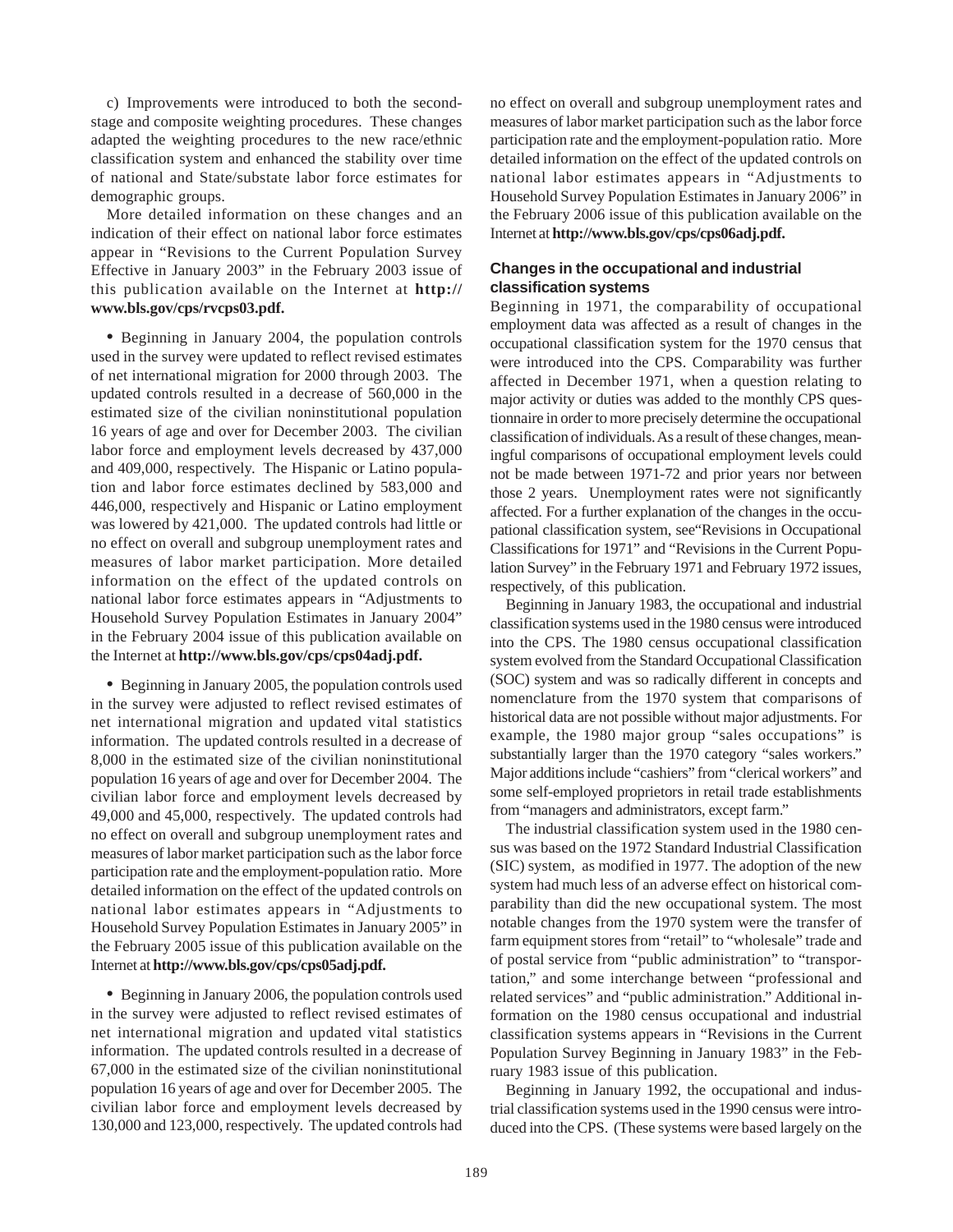1980 Standard Occupational Classification (SOC) and 1987 Standard Industrial Classification (SIC) systems, respectively.) There were a few breaks in comparability between the 1980 and 1990 census-based systems, particularly within the "technical, sales, and administrative support" categories. The most notable changes in industry classification were the shift of several industries from "business services" to "professional services" and the splitting of some industries into smaller, more detailed categories. A number of industry titles were changed as well, with no change in content.

Beginning in January 2003, the 2002 Census Bureau occupational and industrial classification systems were introduced into the CPS. These systems were derived from the 2000 Standard Occupational Classification (SOC) and the 2002 North American Industry Classification System (NAICS). The composition of detailed occupational and industrial classifications in the new classification systems was substantially changed from the previous systems in use as was the structure for aggregating them into broad groups. Consequently, the use of the new classification systems created breaks in existing data series at all levels of aggregation. Additional information on the 2002 Census Bureau occupational and industrial classification systems appears in "Revisions to the Current Population Survey Effective in January 2003" in the February 2003 issue of this publication available on the Internet at **http:// www.bls.gov/cps/rvcps03.pdf.**

### **Sampling**

Since the inception of the survey, there have been various changes in the design of the CPS sample. The sample traditionally is redesigned and a new sample selected after each decennial census. Also, the number of sample areas and the number of sample persons are changed occasionally. Most of these changes are made to improve the efficiency of the sample design, increase the reliability of the sample estimates, or control cost.

Changes in this regard since 1960 are as follows: When Alaska and Hawaii received statehood in 1959 and 1960, respectively, three sample areas were added to the existing sample to account for the population of these States. In January 1978, a supplemental sample of 9,000 housing units, selected in 24 States and the District of Columbia, was designed to provide more reliable annual average estimates for States. In October 1978, a coverage improvement sample of approximately 450 sample household units representing 237,000 occupied mobile homes and 600,000 new construction housing units was added. In January 1980, another supplemental sample of 9,000 households selected in 32 States and the District of Columbia was added. A sample reduction of about 6,000 units was implemented in May 1981. In January 1982, the sample was expanded by 100 households to provide additional coverage in counties added to the Standard Metropolitan Statistical Areas (SMSAs), which were redefined in 1973. In January 1985, a new State-based CPS sample was selected based on 1980 census

information. A sample reduction of about 4,000 households was implemented in April 1988; the households were reinstated during the 8-month period, April-November 1989. A redesigned CPS sample based on the 1990 decennial census was selected for use during the 1990s. Households from this new sample were phased into the CPS between April 1994 and July 1995. The July 1995 sample was the first monthly sample based entirely on the 1990 census. For further information on the 1990 sample redesign, see "Redesign of the Sample for the Current Population Survey" in the May 1994 issue of this publication.

In 1996, the original sample design reliability criteria were modified to reduce costs. In July 2001, the CPS sample was expanded to support the State Children's Health Insurance Program. A redesigned CPS sample based on Census 2000, the 2000 decennial census, was selected for use during the 2000s. Households from the new sample were phased into the CPS from April 2004 to July 2005. The July 2005 sample was the first monthly sample based entirely on Census 2000. For further information on the 2000 sample redesign, see "Redesign of the Sample for the Current Population Survey" in the December 2004 issue of this publication.

The current criteria, given below, are based on the coefficient of variation (CV) of the unemployment level, where the CV is defined as the standard error of the estimate divided by the estimate, expressed as a percentage. These CV controls assume a 6-percent unemployment rate to establish a consistent specification of sampling error.

The current sample design includes about 72,000 "assigned" housing units from 824 sample areas. Sufficient sample is allocated to maintain, at most, a 1.9-percent CV on national monthly estimates of unemployment level, assuming a 6-percent unemployment rate. This translates into a change of 0.2 percentage point in the unemployment rate being significant at a 90-percent confidence level. For each of the 50 States and for the District of Columbia, the design maintains a CV of at most 8 percent on the annual average estimate of unemployment level, assuming a 6-percent unemployment rate. About 60,000 housing units are required in order to meet the national and State reliability criteria. Due to the national reliability criterion, estimates for several large States are substantially more reliable than the State design criterion requires. Annual average unemployment estimates for California, Florida, New York, and Texas, for example, carry a CV of less than 4 percent. In support of the State Children's Health Insurance Program, about 12,000 additional housing units are allocated to the District of Columbia and 26 States. (These are generally the States with the smallest samples after the 60,000 housing units are allocated to satisfy the national and State reliability criteria.)

In the first stage of sampling, the 824 sample areas are chosen. In the second stage, ultimate sampling units are selected. Each month, about 72,000 housing units are assigned for data collection, of which about 60,000 are occupied and thus eligible for interview. The remainder are units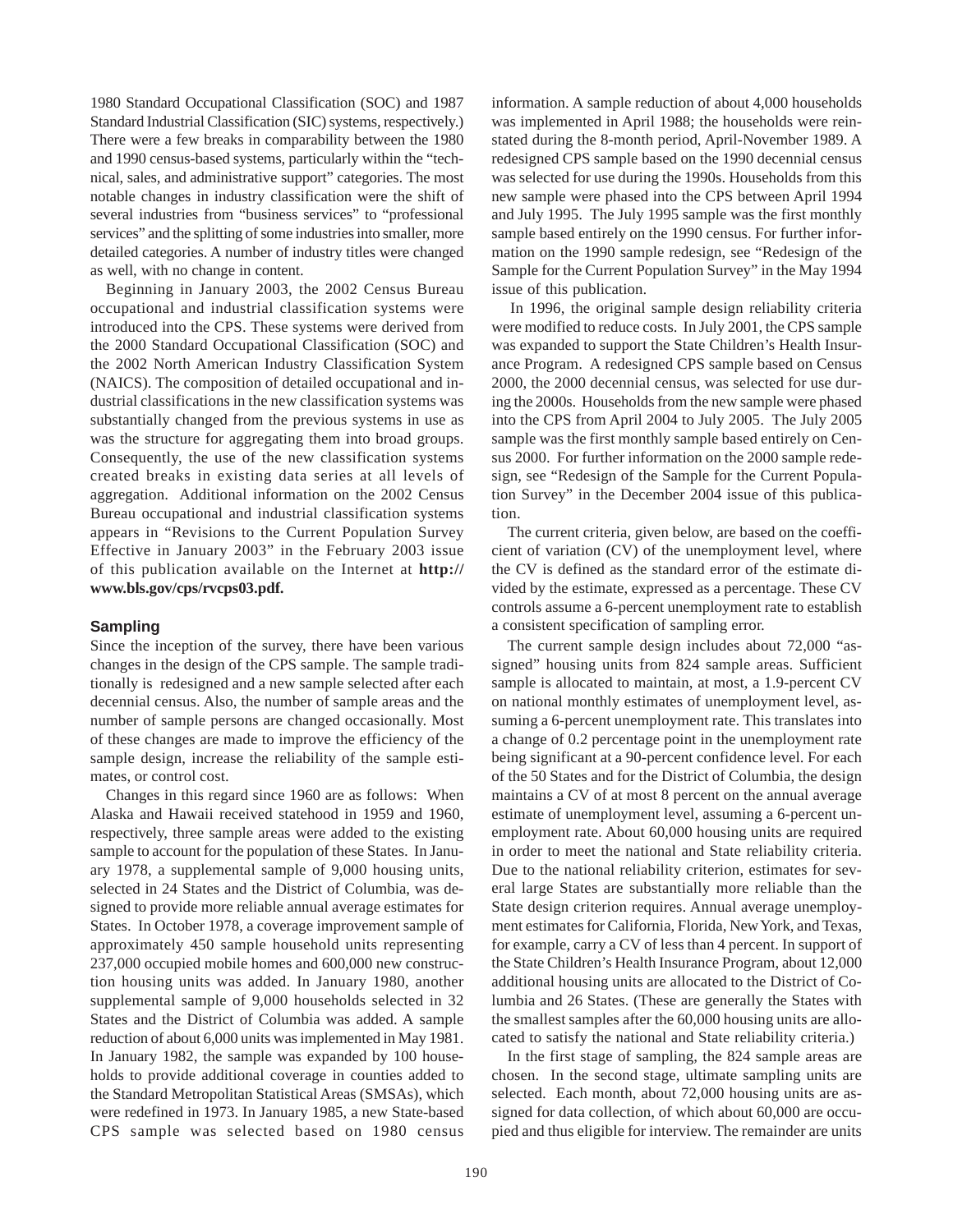found to be destroyed, vacant, converted to nonresidential use, containing persons whose usual place of residence is elsewhere, or ineligible for other reasons. Of the 60,000 housing units, about 7.5 percent are not interviewed in a given month due to temporary absence (vacation, etc.), other failures to make contact after repeated attempts, inability of persons contacted to respond, unavailability for other reasons, and refusals to cooperate (about half of the noninterviews). Information is obtained each month for about 112,000 persons 16 years of age or older.

*Selection of sample areas.* The entire area of the United States, consisting of 3,142 counties and independent cities, is divided into 2,025 sample units (PSUs). A PSU consists of a county or a number of contiguous counties.

Metropolitan areas within a State are used as a basis for forming PSUs. Outside of metropolitan areas, counties normally are combined except when the geographic area of an individual county is too large. Combining counties to form PSUs provides greater heterogeneity; a typical PSU includes urban and rural residents of both high and low economic levels and encompasses, to the extent feasible, diverse occupations and industries. Another important consideration is that the PSU be sufficiently compact so that, with a small sample spread throughout, it can be efficiently canvassed without undue travel cost.

The 2,025 PSUs are grouped into strata within each State. Then, one PSU is selected from each stratum with the probability of selection proportional to the population of the PSU. Nationally, there are a total of 446 PSUs in strata by themselves. These strata are self-representing and are generally the most populous PSUs in each State. The 328 remaining strata are formed by combining PSUs that are similar in such characteristics as unemployment, proportion of housing units with three or more persons, number of persons employed in various industries, and average monthly wages for various industries. The single PSU randomly selected from each of these strata is nonself-representing because it represents not only itself but the entire stratum. The probability of selecting a particular PSU in a nonself-representing stratum is proportional to its 2000 population. For example, within a stratum, the chance that a PSU with a population of 50,000 would be selected for the sample is twice that for a PSU having a population of 25,000.

*Selection of sample households.* Because the sample design is State based, the sampling ratio differs by State and depends on State population size as well as both national and State reliability requirements. The State sampling ratios range roughly from 1 in every 100 households to 1 in every 3,000 households. The sampling ratio occasionally is modified slightly to hold the size of the sample relatively constant given the overall growth of the population. The sampling ratio used within a sample PSU depends on the probability of selection of the PSU and the sampling ratio for the State. In a sample PSU with a probability of selection of 1 in 10 and a State sampling ratio of 3,000, a within-PSU sampling ratio of 1 in 300 achieves the desired ratio of 1 in 3,000 for the stratum.

The 2000 within-PSU sample design was developed using block-level data from Census 2000. Normally, census blocks are bounded by streets and other prominent physical features such as rivers or railroad tracks. County, minor civil division, and census place limits also serve as block boundaries. In cities, blocks can be bounded by four streets and be quite small in land area. In rural areas, blocks can be several square miles in size.

For the purpose of sample selection, census blocks were grouped into three strata: Unit, group quarters, and area. (Occasionally, units within a block were split between the unit and group-quarters strata.) The unit stratum contained regular housing units with addresses that were easy to locate (for example, most single-family homes, townhouses, condominiums, apartment units, and mobile homes). The groupquarters stratum contained housing units in which residents shared common facilities or received formal or authorized care or custody. Unit and group-quarters blocks exist primarily in urban areas. The area stratum contains blocks with addresses that are more difficult to locate. Area blocks exist primarily in rural areas.

To reduce the variability of the survey estimates and to ensure that the within-PSU sample would reflect the demographic and socioeconomic characteristics of the PSU, blocks within the unit, group-quarters, and area strata were sorted using geographic and block-level data from the census. Examples of the census variables used for sorting include proportion of minority renter-occupied housing units, proportion of housing units with female householders, and proportion of owner-occupied housing units. The specific sorting variables used differed by type of PSU (urban or rural) and stratum.

Within each block, housing units were sorted geographically. A systematic sample of these units was then selected independently from each stratum using the appropriate within-PSU sampling ratio. The geographic sorting of the sample units reduces field representative travel costs. Prior to interviewing, special listing procedures are used to locate the particular sample addresses in the group-quarters and area blocks.

Units in the three strata described above all existed at the time of Census 2000. Through a series of additional procedures, a sample of building permits is included in the CPS to represent housing units built after the decennial census. Adding these newly built units keeps the sample up to date and representative of the population. It also helps to keep the sample size stable: Over the life of the sample, the addition of newly built housing units compensates for the loss of "old" units that may be abandoned, demolished, or converted to nonresidential use.

*Rotation of sample.* Part of the sample is changed each month. Each monthly sample is divided into eight representative subsamples or rotation groups. A given rotation group is interviewed for a total of 8 months, divided into two equal periods. It is in the sample for 4 consecutive months, leaves the sample during the following 8 months, and then returns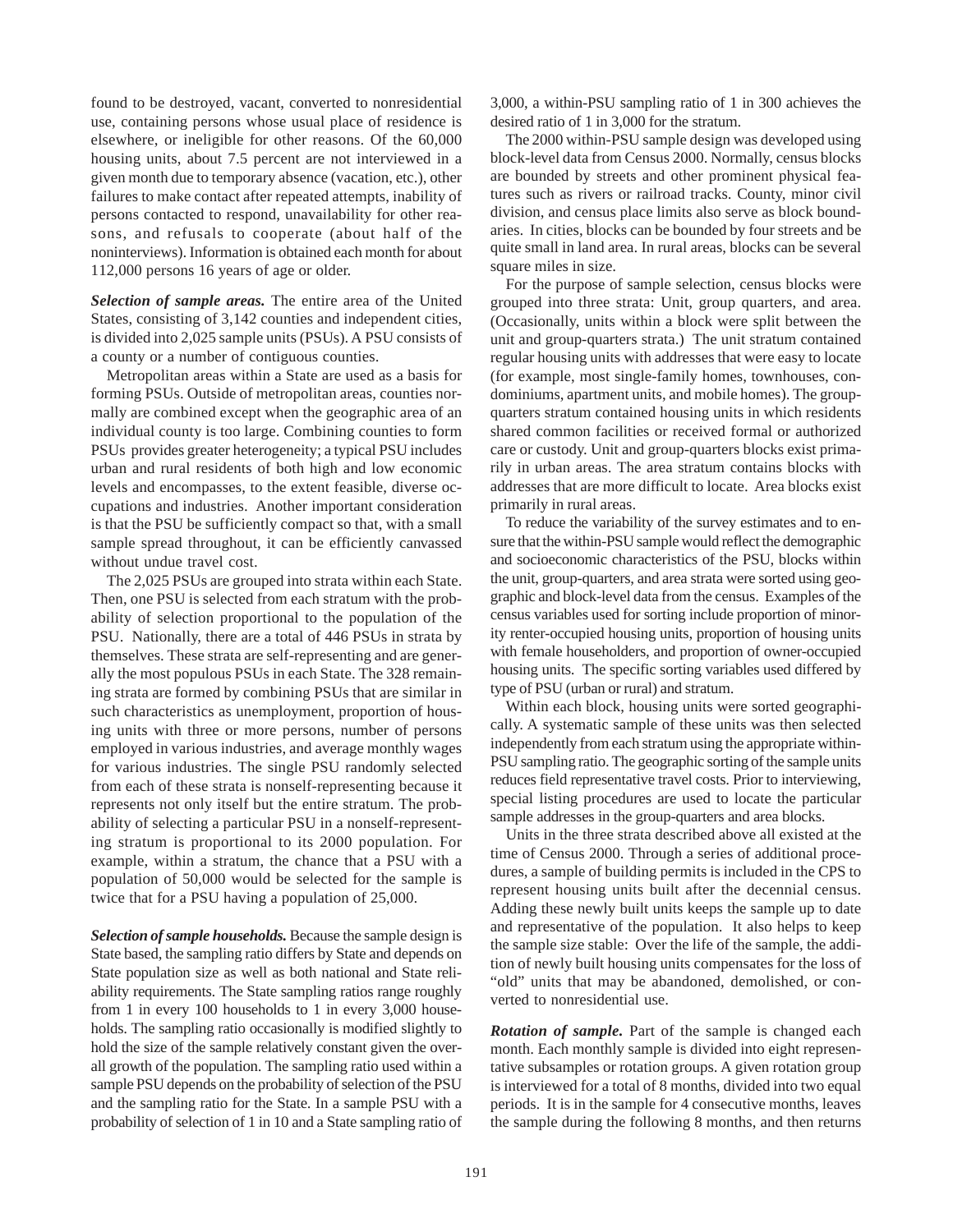#### Table 1-A. **Characteristics of the CPS sample, 1947 to present**

|                                                                                                  | Number of sample                                                                                                     | Households eligible                                                                                                                                                    | Households visited                                                                                                                                            |                                                                                                                                                                           |
|--------------------------------------------------------------------------------------------------|----------------------------------------------------------------------------------------------------------------------|------------------------------------------------------------------------------------------------------------------------------------------------------------------------|---------------------------------------------------------------------------------------------------------------------------------------------------------------|---------------------------------------------------------------------------------------------------------------------------------------------------------------------------|
| Period                                                                                           | areas                                                                                                                | Interviewed                                                                                                                                                            | Not interviewed                                                                                                                                               | but not eligible                                                                                                                                                          |
| 1960 to Feb. 1963<br>Jan.<br>Mar.<br>Jan.<br>Aug.<br>Jan.<br>Jan.<br>May<br>Jan.<br>Apr.<br>Apr. | 68<br>230<br>1330<br>2333<br>357<br>449<br>449<br>461<br>614<br>629<br>629<br>729<br>729<br>729<br>792<br>792<br>754 | 21,000<br>21,000<br>33,500<br>33.500<br>33.500<br>48.000<br>45,000<br>45.000<br>53.500<br>62.200<br>57.800<br>57.000<br>53,200<br>57,400<br>54.500<br>52.900<br>46,250 | 500-1.000<br>500-1.000<br>1.500<br>1.500<br>1.500<br>2.000<br>2,000<br>2.000<br>2.500<br>2.800<br>2.500<br>2.500<br>2.600<br>2,600<br>3.500<br>3.400<br>3,750 | 3,000-3,500<br>3,000-3,500<br>6.000<br>6.000<br>6.000<br>8.500<br>8,000<br>8.000<br>10.000<br>12.000<br>11.000<br>11.000<br>11.500<br>11,800<br>10.000<br>9.700<br>10,000 |
|                                                                                                  | 754<br>824                                                                                                           | 55,500<br>55,500                                                                                                                                                       | 4.500<br>4,500                                                                                                                                                | 12.000<br>12,000                                                                                                                                                          |

1 Beginning in May 1956, these areas were chosen to provide coverage in each State and the District of Columbia.

<sup>2</sup> Three sample areas were added in 1960 to represent Alaska and Hawaii after statehood.

3 The sample was increased incrementally during the 8-month period, April-November 1989.

4 Includes 2,000 additional assigned housing units from Georgia and Virginia that were gradually phased in during the 10-month period, October 1994- August 1995.

5 Includes 12,000 assigned housing units in support of the State Children's Health Insurance Program.

for another 4 consecutive months. In each monthly sample, one of the eight rotation groups is in the first month of enumeration, another rotation group is in the second month, and so on. Under this system, 75 percent of the sample is common from month to month, and 50 percent is common from year to year for the same month. This procedure provides a substantial amount of month-to-month and year-to-year overlap in the sample, thus providing better estimates of change and reducing discontinuities in the data series without burdening any specific group of households with an unduly long period of inquiry.

*CPS sample, 1947 to present***.** Table 1-A provides a description of some aspects of the CPS sample designs in use since 1947. A more detailed account of the history of the CPS sample design appears in chapter 2 of "The Current Population Survey: Design and Methodology," Technical Paper 63RV, (Washington, U.S. Census Bureau and Bureau of Labor Statistics, March 2002), available on the Internet at **www.bls.census.gov/cps/tp/tp63.htm**. A description of the Census 2000-based sample design appears in "Redesign of the Sample for the Current Population Survey," in the December 2004 issue of this publication.

## **ESTIMATING METHODS**

Under the estimating methods used in the CPS, all of the results for a given month become available simultaneously and are based on returns from the entire panel of respondents. The estimation procedure involves weighting the data from each sample person by the inverse of the probability of the person being in the sample. This gives a rough measure of the number of actual persons that the sample person represents. Since 1985, most sample persons within the same State have had the same probability of selection. Some selection probabilities may differ within a State due to the sample design or for operational reasons. Field subsampling, for example, which is carried out when areas selected for the sample are found to contain many more households than expected, may cause probabilities of selection to differ for some sample areas within a State. Through a series of estimation steps (outlined below), the selection probabilities are adjusted for noninterviews and survey undercoverage; data from previous months are incorporated into the estimates through the composite estimation procedure.

*1. Noninterview adjustment.* The weights for all interviewed households are adjusted to account for occupied sample households for which no information was obtained because of absence, impassable roads, refusals, or unavailability of the respondents for other reasons. This noninterview adjustment is made separately for clusters of similar sample areas that are usually, but not necessarily, contained within a State. Similarity of sample areas is based on Metropolitan Statistical Area (MSA) status and size. Within each cluster, there is a further breakdown by residence. Each MSA cluster is split by "central city" and "balance of the MSA." Each non-MSA cluster is split by "urban" and "rural" residence categories. The proportion of sample households not interviewed varies from 7 to 8 percent, depending on weather, vacation, etc.

*2. Ratio estimates.* The distribution of the population selected for the sample may differ somewhat, by chance, from that of the population as a whole in such characteristics as age, race, sex, and State of residence. Because these characteristics are closely correlated with labor force participation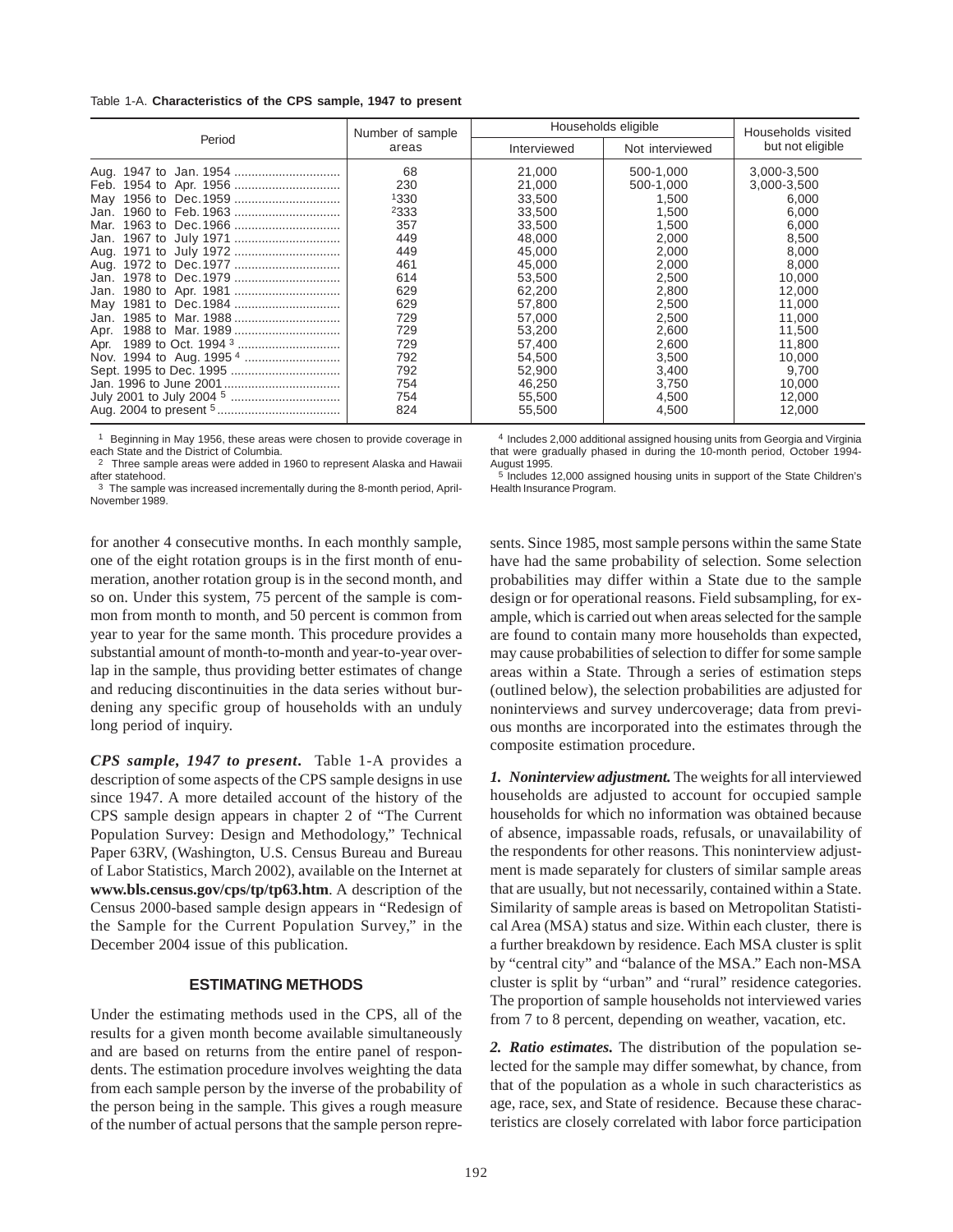and other principal measurements made from the sample, the survey estimates can be substantially improved when weighted appropriately by the known distribution of these population characteristics. This is accomplished through two stages of ratio adjustment, as follows:

*a. First-stage ratio estimation.* The purpose of the firststage ratio adjustment is to reduce the contribution to variance that results from selecting a sample of PSUs rather than drawing sample households from every PSU in the Nation. This adjustment is made to the CPS weights in two race cells: Black and nonblack; it is applied only to PSUs that are not self-representing and for those States that have a substantial number of black households. The procedure corrects for differences that existed in each State cell at the time of Census 2000 between 1) the race distribution of the population in sample PSUs and 2) the race distribution of all PSUs. (Both 1 and 2 exclude self-representing PSUs.)

*b. National coverage adjustment.* The purpose of this step is to improve the adjustment for subpopulations most prone to undercoverage. It adjusts CPS sample weights to independent population estimates for 34 white non-Hispanic, 26 black non-Hispanic, 18 Asian non-Hispanic, 18 residual race non-Hispanic, 26 white Hispanic, and 4 non-white Hispanic age-sex cells.

*c. State coverage adjustment.* This step adjusts CPS sample weights to independent state population estimates. The number of age-sex cells for each state varies, depending on the black and nonblack population.

*d. Second-stage ratio estimation*. This procedure substantially reduces the variability of estimates and corrects, to some extent, for CPS undercoverage. A national-coverage step and a State-coverage step make preliminary corrections for undercoverage. The CPS sample weights are then adjusted to ensure that sample-based estimates of population match independent population controls. Three sets of controls are used in different steps of the procedure:

*1) State step:* Civilian noninstitutional population controls for 6 age-sex cells in the Los Angeles-Long Beach metropolitan area, the balance of California, New York City, the balance of New York State, each of the other 48 States, and the District of Columbia.

*2) Ethnicity step:* National civilian noninstitutional population controls for 26 Hispanic and 26 non-Hispanic age-sex cells.

*3) Race step:* National civilian noninstitutional population controls for 34 white, 26 black, and 26 Asianplus-residual-race age-sex cells.

The independent population controls are prepared by projecting forward the resident population as enumerated on April 1, 2000. The projections are derived by updating demographic census data with information from a variety of other data sources that account for births, deaths, and net migration. Estimated numbers of resident Armed Forces

personnel and institutionalized persons reduce the resident population to the civilian noninstitutional population. Prior to January 2003, the projections were based on earlier censuses. See "Revisions to the Current Population Survey Effective in January 2003," in the February 2003 issue of this publication for a detailed discussion of changes to the second-stage weighting and composite estimating procedures that were introduced in January 2003.

*3. Composite estimation procedure.* The last step in the preparation of most CPS estimates makes use of a composite estimation procedure. The composite estimate consists of a weighted average of two factors: The two-stage ratio estimate based on the entire sample from the current month and the composite estimate for the previous month, plus an estimate of the month-to-month change based on the six rotation groups common to both months. In addition, a bias adjustment term is added to the weighted average to account for relative bias associated with month-in-sample estimates. This month-in-sample bias is exhibited by unemployment estimates for persons in their first and fifth months in the CPS being generally higher than estimates obtained for the other months.

The composite estimate results in a reduction in the sampling error beyond that which is achieved after the two stages of ratio adjustment. For some items, the reduction is substantial. The resultant gains in reliability are greatest in estimates of month-to-month change, although gains usually are also obtained for estimates of level in a given month, change from year to year, and change over other intervals of time.

## **Rounding of estimates**

The sums of individual items may not always equal the totals shown in the same tables because of independent rounding of totals and components to the nearest thousand. Similarly, sums of percent distributions may not always equal 100 percent because of rounding. Differences, however, are insignificant.

## **Reliability of the estimates**

An estimate based on a sample survey has two types of error sampling error and nonsampling error. The estimated standard errors provided in this publication are approximations of the true sampling errors. They incorporate the effect of some nonsampling errors in response and enumeration, but do not account for any systematic biases in the data.

*Nonsampling error.* The full extent of nonsampling error is unknown, but special studies have been conducted to quantify some sources of nonsampling error in the CPS. The effect of nonsampling error is small on estimates of relative change, such as month-to-month change; estimates of monthly levels tend to be affected to a greater degree.

Nonsampling errors in surveys can be attributed to many sources, for example, the inability to obtain information about all persons in the sample; differences in the interpretation of questions; inability or unwillingness of respondents to pro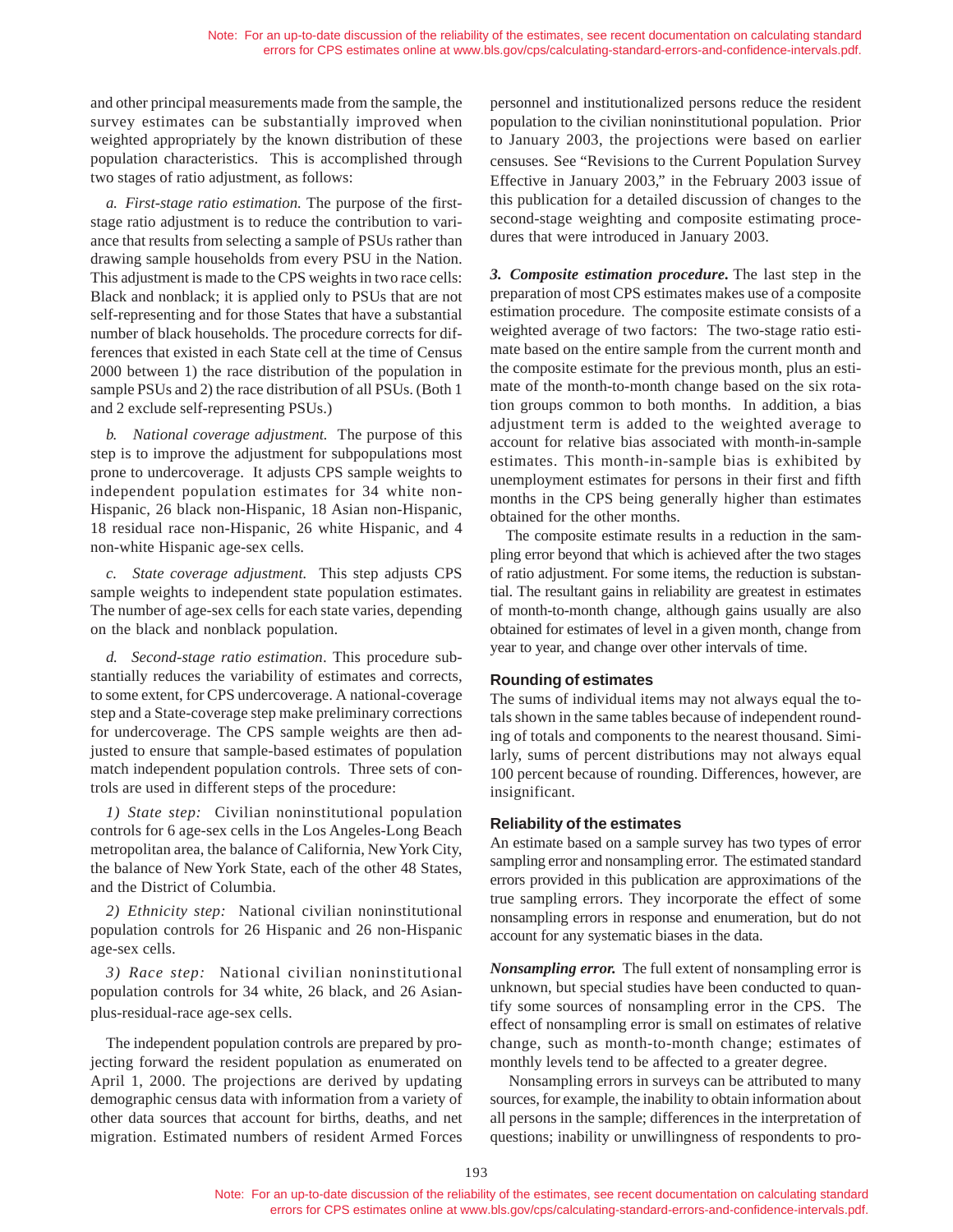vide correct information; inability of respondents to recall information; errors made in collecting and processing the data; errors made in estimating values for missing data; and failure to represent all sample households and all persons within sample households (undercoverage).

Nonsampling errors occurring in the interview phase of the survey are studied by means of a reinterview program. This program is used to estimate various sources of error, as well as to evaluate and control the work of the interviewers. A random sample of each interviewer's work is inspected through reinterview at regular intervals. The results indicate, among other things, that the data published from the CPS are subject to moderate systematic biases. A description of the CPS reinterview program may be found in Appendix G, "Reinterview: Design and Methodology," of "The Current Population Survey: Design and Methodology," Technical Paper 63RV (Washington, U.S. Census Bureau and Bureau of Labor Statistics, March 2002), available on the Internet at **www.bls.census.gov/cps/ tp/tp63.htm**.

The effects of some components of nonsampling error in the CPS data can be examined as a result of the rotation plan used for the sample, because the level of the estimates varies by rotation group. A description appears in Barbara A. Bailar, "The Effects of Rotation Group Bias on Estimates from Panel Surveys," *Journal of the American Statistical Association*, March 1975, pp. 23-30.

Undercoverage in the CPS results from missed housing units and missed persons within sample households. The CPS covers about 92 percent of the decennial census population (adjusted for census undercount). It is known that the CPS undercoverage varies with age, sex, race, and Hispanic origin. Generally, undercoverage is larger for men than for women and is larger for blacks, Hispanics, and other races than for whites. Ratio adjustment to independent age-sexrace-origin population controls, as described previously, partially corrects for the biases due to survey undercoverage. However, biases exist in the estimates to the extent that missed persons in missed households or missed persons in interviewed households have characteristics different from those of interviewed persons in the same age-sex-race-origin group.

Additional information on nonsampling error in the CPS appears in Camilla Brooks and Barbara Bailar, "An Error Profile: Employment as Measured by the Current Population Survey," Statistical Policy Working Paper 3 (Washington, U.S. Department of Commerce, Office of Federal Statistical Policy and Standards, September 1978); Marvin Thompson and Gary Shapiro, "The Current Population Survey: An Overview," *Annals of Economic and Social Measurement*, Vol. 2, April 1973; and "The Current Population Survey: Design and Methodology," Technical Paper 63RV referenced above. The last document includes a comprehensive discussion of various sources of errors and describes attempts to measure them in the CPS.

*Sampling error.*When a sample, rather than the entire population, is surveyed, estimates differ from the true population values that they represent. This difference, or sampling error, occurs by chance, and its variability is measured by the standard error of the estimate. Sample estimates from a given survey design are unbiased when an average of the estimates from all possible samples would yield, hypothetically, the true population value. In this case, the sample estimate and its standard error can be used to construct approximate confidence intervals, or ranges of values that include the true population value with known probabilities. If the process of selecting a sample from the population were repeated many times, an estimate made from each sample, and a suitable estimate of its standard error calculated for each sample, then:

1. Approximately 68 percent of the intervals from one standard error below the estimate to one standard error above the estimate would include the true population value.

2. Approximately 90 percent of the intervals from 1.645 standard errors below the estimate to 1.645 standard errors above the estimate would include the true population value.

3. Approximately 95 percent of the intervals from 1.96 standard errors below the estimate to 1.96 standard errors above the estimate would include the true population value.

These confidence interval statements are approximately true for the CPS. Although the estimating methods used in the CPS do not produce unbiased estimates, biases for most estimates are believed to be small. Methods for estimating standard errors reflect not only sampling errors but also some kinds of nonsampling error. Although both the estimates and the estimated standard errors depart from the theoretical ideal, the departures are minor and have little impact on the confidence interval statements. When clarity is needed, an estimated confidence interval is specified to be "approximate," as is the estimated standard error used in the computation.

Tables 1-B through 1-D are provided so that approximate standard errors of estimates can be easily obtained. Tables 1-B and 1-C give approximate standard errors for estimated monthly levels and rates for selected employment status characteristics; the tables also provide approximate standarderrors for consecutive month-to-month changes in the estimates. It is impractical to show approximate standard errors for all CPS estimates in this publication, so table 1-D provides parameters and factors that allow the user to calculate approximate standard errors for a wide range of estimated levels, rates, and percentages, and also changes over time. The parameters and factors are used in formulas that are commonly called *generalized variance functions*.

The approximate standard errors provided in this publication are based on the sample design and estimation procedures as of 1996, and reflect the population levels and sample size as of that year. Standard errors for years prior to 1996 may be roughly approximated by applying these adjustments to the standard errors presented here. (More accurate stan-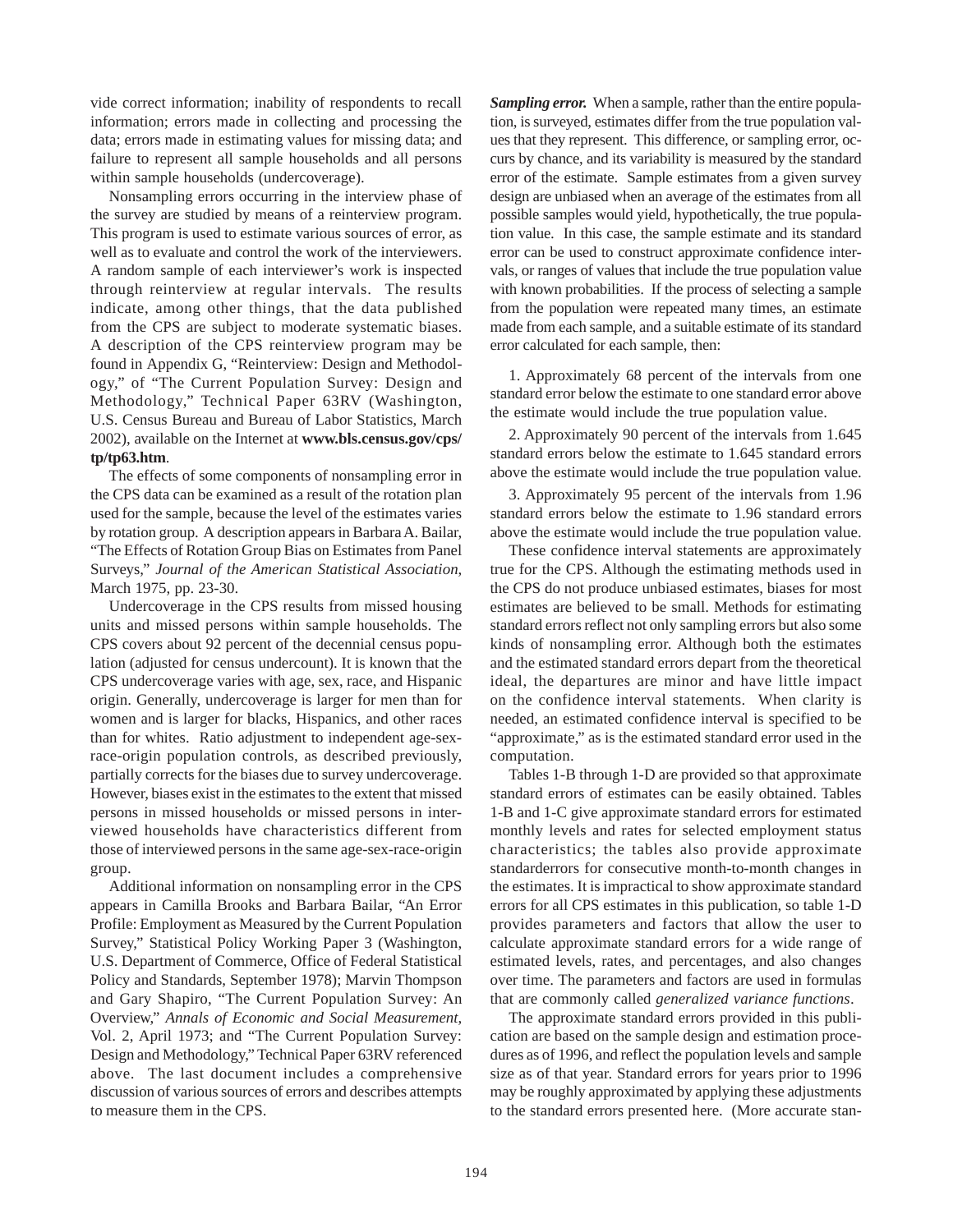|  | Table 1-B. Approximate standard errors for major employ- |  |  |  |
|--|----------------------------------------------------------|--|--|--|
|  | ment status categories                                   |  |  |  |
|  |                                                          |  |  |  |

(In thousands)

| Characteristic                                                                | Monthly<br>level  | Consecutive<br>month-to-<br>month change |
|-------------------------------------------------------------------------------|-------------------|------------------------------------------|
| Total                                                                         |                   |                                          |
| Total, 16 years and over:<br>Civilian labor force<br>Employed<br>Unemployed   | 300<br>323<br>155 | 246<br>265<br>172                        |
| Men, 20 years and over:<br>Civilian labor force<br>Employed<br>Unemployed     | 162<br>185<br>104 | 133<br>152<br>115                        |
| Women, 20 years and over:<br>Civilian labor force<br>Unemployed               | 207<br>217<br>92  | 170<br>178<br>102                        |
| Both sexes, 16 to 19 years:<br>Civilian labor force<br>Unemployed             | 145<br>132<br>61  | 142<br>130<br>75                         |
| <b>Black or African American</b>                                              |                   |                                          |
| Total, 16 years and over:<br>Civilian labor force<br>Unemployed               | 125<br>134<br>74  | 102<br>110<br>82                         |
| Men, 20 years and over:<br>Civilian labor force<br>Employed<br>Unemployed     | 76<br>83<br>48    | 63<br>68<br>53                           |
| Women, 20 years and over:<br>Civilian labor force<br>Unemployed               | 79<br>85<br>46    | 65<br>70<br>52                           |
| Both sexes, 16 to 19 years:<br>Civilian labor force<br>Employed<br>Unemployed | 41<br>37<br>27    | 40<br>36<br>34                           |
| Asian                                                                         |                   |                                          |
| Total, 16 years and over:<br>Civilian labor force<br>Employed<br>Unemployed   | 80<br>82<br>29    | 66<br>67<br>33                           |
| Hispanic or Latino ethnicity                                                  |                   |                                          |
| Total, 16 years and over:<br>Civilian labor force<br>Employed<br>Unemployed   | 119<br>129<br>66  | 97<br>105<br>73                          |

dard error estimates for historical CPS data may be found in previous issues of this publication.)

1. For the years 1967 through 1995, multiply the standard errors by 0.96.

2. For the years 1956 through 1966, multiply the standard errors by 1.17.

3. For years prior to 1956, multiply the standard errors by 1.44.

*Use of tables 1-B and 1-C.* These tables provide a quick reference for standard errors of major characteristics. Table 1-B gives approximate standard errors for estimates of monthly levels and consecutive month-to-month changes in levels for major employment status categories. Table 1-C gives approximate standard errors for estimates of monthly unemployment rates and consecutive month-to-month changes in unemployment rates for some demographic, occupational, and industrial categories. For characteristics not given in tables 1-B and 1-C, refer to table 1-D.

*Illustration.* Suppose that, for a given month, the number of women age 20 years and over in the civilian labor force is estimated to be 65,000,000. For this characteristic, the approximate standard error of 207,000 is given in table 1-B in the row "Women, 20 years and over; Civilian labor force." To calculate an approximate 90-percent confidence interval, multiply the standard error of 207,000 by the factor 1.645 to obtain 341,000. This number is subtracted from and then added to 65,000,000 to obtain an approximate 90-percent confidence interval: 64,659,000 to 65,341,000. Concluding that the true civilian labor force level lies within an interval calculated in this way would be correct for roughly 90 percent of all possible samples that could have been selected for the CPS.

*Use of table 1-D.*This table gives *a* and *b* parameters that can be used with formulas to calculate approximate monthly standard errors for a wide range of estimated levels, proportions, and rates. Factors are provided to convert monthly measures into approximate standard errors of estimates for other periods (quarterly and yearly averages) and approximate standard errors for changes over time (consecutive monthly changes, changes in consecutive quarterly and yearly averages, and changes in monthly estimates 1 year apart).

The standard errors for estimated changes in level from one month to the next, one year to the next, etc., depend more on the monthly levels for characteristics than on the size of the changes. Likewise, the standard errors for changes in rates (or percentages) depend more on the monthly rates (or percentages) than on the size of the changes. Accordingly, the factors presented in table 1-D are applied to the monthly standard error approximations for levels, percentages, or rates; the magnitudes of the changes do not come into play. Factors are not given for estimated changes between nonconsecutive months (except for changes of monthly estimates 1 year apart); however, the standard errors may be

|  |                                |  | Table 1-C. Approximate standard errors for unemployment |
|--|--------------------------------|--|---------------------------------------------------------|
|  | rates by major characteristics |  |                                                         |

(In percent)

| Characteristic                | Monthly<br>rate | Consecutive<br>month-to-<br>month change |
|-------------------------------|-----------------|------------------------------------------|
|                               | 0.10            | 0.12                                     |
|                               | .14             | .16                                      |
|                               | .14             | .15                                      |
|                               | .14             | .16                                      |
| Women, 20 years and over      | .14             | .16                                      |
|                               | .78             | .97                                      |
|                               | .11             | .12                                      |
|                               | .44             | .49                                      |
|                               | .46             | .51                                      |
|                               | .34             | .38                                      |
| Married men, spouse present   | .14             | .15                                      |
| Married women, spouse present | .16             | .18                                      |
| Women who maintain families   | .46             | .52                                      |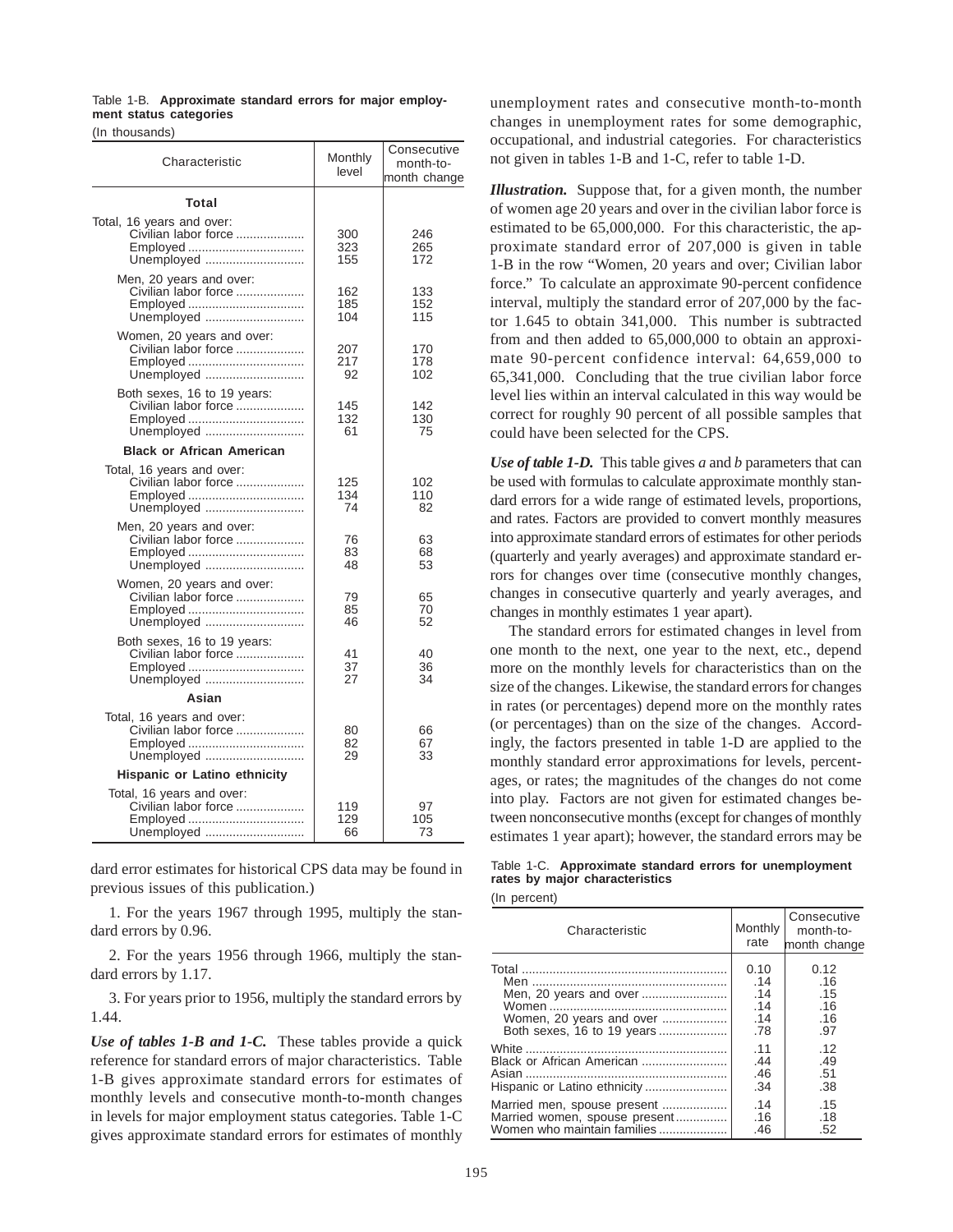assumed to be higher than the standard errors for consecutive monthly changes.

$$
se(x) = \sqrt{ax^2 + bx}
$$

*Standard errors of estimated levels using table 1-D.* The approximate standard error  $se(x)$  of x, an estimated monthly level, can be obtained using the formula below, where *a* and *b* are the parameters from table 1-D associated with a particular characteristic.

*Illustration.* Assume that, in a given a month, there are an estimated 4 million unemployed men. Obtain the appropriate *a* and *b* parameters from table 1-D (Total or white; Men; Unemployed). Use the formula for  $se(x)$  to compute an approximate standard error on the estimate of  $x = 4,000,000$ .

$$
a = -0.0000321 \quad b = 2970.55
$$

 $se(4,000,000) = \sqrt{-0.0000321(4,000,000)^2 + 2970.55(4,000,000)} \approx 107,000$ 

*Procedure for using table 1-D factors for levels.* Table 1-D gives factors that can be used to compute approximate standard errors of levels for other periods or for changes over time. For each characteristic, factors *f* are given for:

Consecutive month-to-month changes Changes in monthly estimates 1 year apart Quarterly averages Changes in consecutive quarterly averages Yearly averages Changes in consecutive yearly averages

For a given characteristic, the table 1-D factor is used in the following formula, which also uses the *a* and *b* parameters from the same line of the table. A three-step procedure for using the formula is given. The *f* in the formula is frequently called an *adjustment factor*, because it appears to adjust a monthly standard error  $se(x)$ . However, the *x* in the formula is not a monthly level, but an average of several monthly levels (see examples listed under Step 1, below).

$$
se(x, f) = f * se(x) = f * \sqrt{(ax^2 + bx)}
$$

where  $x$  is an average of monthly levels over a designated period.

Step 1.Average monthly levels appropriately in order to obtain *x*. Levels for 3 months are averaged for quarterly averages, and those for 12 months are averaged for yearly averages. For changes in consecutive averages, average over the 2 months, 2 quarters, or 2 years involved. For changes in monthly estimates 1 year apart, average the 2 months involved.

Step 2. Calculate an approximate standard error *se*(*x*), treating the average *x* from step 1 as if it were an estimate of level for a single month. Obtain parameters *a* and *b* from table 1-D. (Note that, for some characteristics, an approximate standard error of level could instead be obtained from table 1-B and used in place of  $se(x)$  in the formula.)

Step 3. Determine the standard error  $se(x, f)$  on the average level or on the change in level. Multiply the result from step 2 by the appropriate factor *f*. The *a* and *b* parameters used in step 2 and the factor *f* used in this step come from the same line in table 1-D.

*Illustration of a standard error computation for consecutive month change in level.* Continuing the previous example, suppose that in the next month the estimated number of unemployed men increases by 150,000, from 4,000,000 to 4,150,000.

Step 1. The average of the two monthly levels is  $x =$ 4,075,000.

Step 2. Apply the *a* and *b* parameters from table 1-D (Total or white; Men; Unemployed) to the average *x*, treating it like an estimate for a single month.

$$
a = -0.0000321 \quad b = 2970.55
$$

```
se(4,075,000) = \sqrt{-0.0000321(4,075,000)^2 + 2970.55(4,075,000)} \approx 108,000
```
Step 3. Obtain  $f = 1.11$  from the same row of table 1-D in the column "Consecutive month-to-month change," and multiply the factor by the result from step 2.

 $se(150,000) = f * se(4,075,000) = 1.11 * 108,000 \approx 120,000$ 

For an approximate 90-percent confidence interval, compute  $1.645 * 120,000 \approx 197,000$ . Subtract the number from and add the number to 150,000 to obtain an interval of -47,000 to 347,000. This is an approximate 90-percent confidence interval for the true change, and since this interval includes zero, one cannot assert at this level of confidence that any real change has occurred in the unemployment level. The result also can be expressed by saying that the apparent change of 150,000 is not significant at a 90 percent confidence level.

*Illustration of a standard error computation for quarterly average level.* Suppose that an approximate standard error is desired for a quarterly average of the black or African American employment level. Suppose that the estimated employment levels for the 3 months making up the quarter are 14,900,000, 15,000,000, and 15,100,000.

Step 1. The average of the three monthly levels is  $x =$ 15,000,000.

Step 2. Apply the *a* and *b* parameters from table 1-D (Black; Total; Civilian labor force, employed, and not in labor force) to the average *x*, treating it like an estimate for a single month.

 $a = -0.0001514$   $b = 3454.72$ 

 $se(15,000.000) = \sqrt{-0.0001514 (15,000,000)^2 + 3454.72(15,000,000)} \approx 133,000$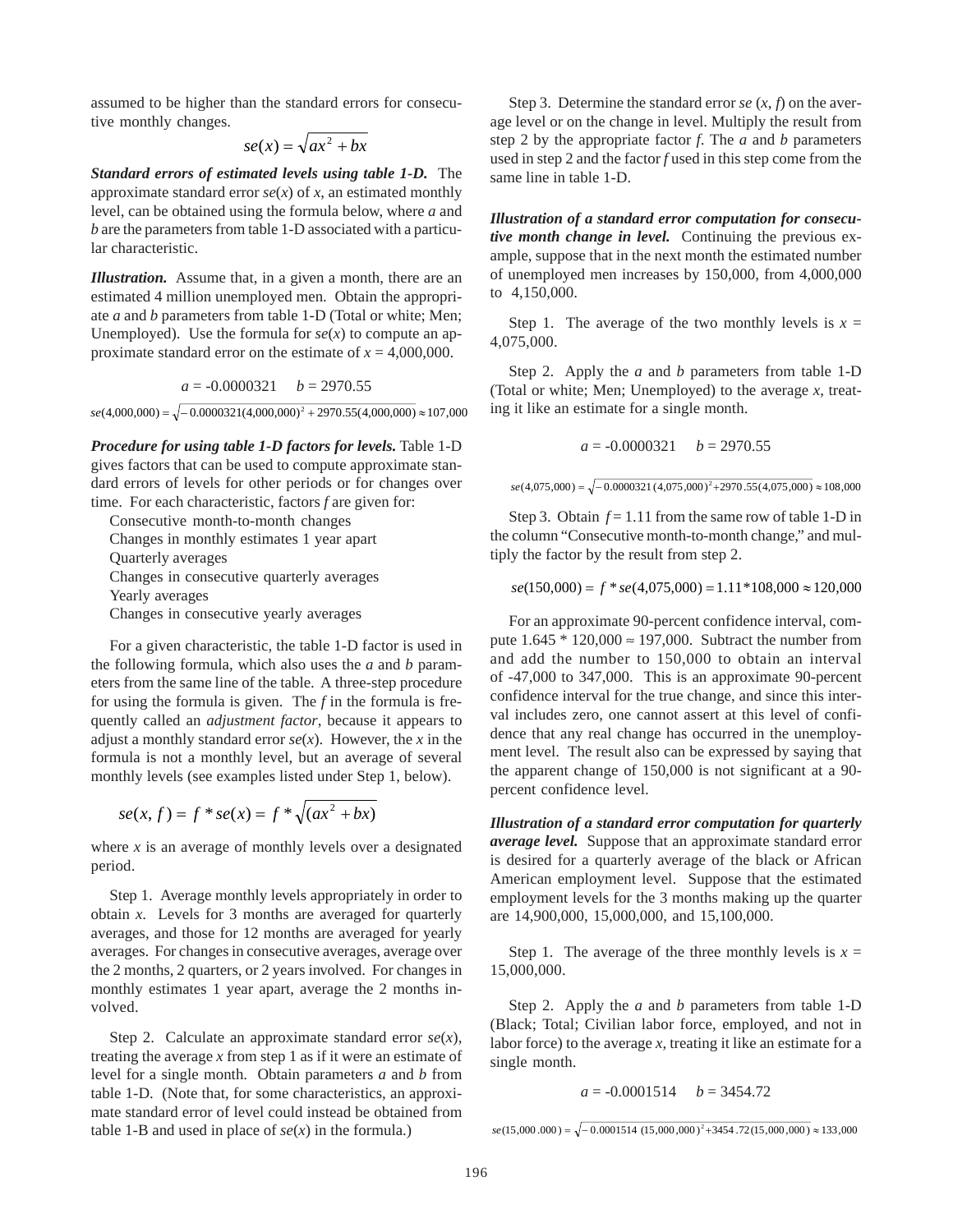Step 3. Obtain *f* = .87 from the same row of table 1-D in the column "Quarterly averages," and multiply the factor by the result from step 2.

 $se(15,000,000) = .87*133,000 \approx 116,000$ 

*Illustration of a standard error computation for change in quarterly level.* Continuing the example, suppose that, in the next quarter, the estimated average employment level for blacks is 15,400,000, based on monthly levels of 15,300,000, 15,400,000, and 15,500,000. This is an estimated increase of 400,000 over the previous quarter.

Step 1. The average of the two quarterly levels is  $x =$ 15,200,000.

Step 2. Apply the *a* and *b* parameters from table 1-D (Black; Total; Civilian labor force, employed, and not in labor force) to the average  $x$ , treating it like an estimate for a single month.

 $a = -0.0001514$   $b = 3454.72$ 

 $se(15,200,000) = \sqrt{-0.0001514 (15,200,000)^2 + 3454.72(15,200,000)} \approx 132,000$ 

Step 3. Obtain  $f = .82$  from the same row of table 1-D in the column "Change in consecutive quarterly averages," and multiply the factor by the result from step 2.

 $se(400,000) = .82 * se(15,200,000) = .82 * 132,000 \approx 108,000$ 

For an approximate 95-percent confidence interval, compute  $1.96 * 108,000 \approx 212,000$ . Subtract the number from and add the number to 400,000 to obtain an interval of 188,000 to 612,000. The interval excludes zero. Another way of stating this is to observe that the estimated change of 400,000 clearly exceeds 1.96 standard errors, or 212,000. One can conclude from these data that the change in quarterly averages is significant at a 95-percent confidence level.

*Standard errors of estimated rates and percentages using table 1-D.* As shown in the formula below, the approximate standard error  $se(p, y)$  of an estimated rate or percentage *p* depends, in part, upon the number of persons *y* in its base or denominator. Generally, rates and percentages are not published unless the monthly base is greater than 75,000 persons, the quarterly average base is greater than 60,000 persons, or the yearly average base is greater than 35,000 persons. The *b* parameter is obtained from table 1-D. When the base *y* and the numerator of *p* are from different categories within the table, use the *b* parameter from table 1-D relevant to the numerator of the rate or percentage.

$$
se(p, y) = \sqrt{\frac{b}{y} p(100 - p)}
$$

Note that  $se(p, y)$  is in percent.

*Illustration.* For a given month, suppose  $y = 6,200,000$ women 20 to 24 years of age are estimated to be employed. Of this total, 2,000,000, or  $p = 32$  percent, are classified as part-time workers. Obtain the parameter  $b = 3095.55$  from the table 1-D row (Employment; Part-time workers) that is relevant to the numerator of the percentage. Apply the formula to obtain:

$$
se(p, y) = \sqrt{\frac{3095.55}{6,200,000}} (32)(100 - 32) \approx 1.0
$$
 percent

For an approximate 95-percent confidence interval, compute 1.96 \* 1.0 percent, and round the result to 2 percent. Subtract this from and add this to the estimate of  $p = 32$ percent to obtain an interval of 30 percent to 34 percent.

*Procedure for using table 1-D factors for rates and percentages.* Table 1-D factors can be used to compute approximate standard errors on rates and percentages for other periods or for changes over time. As for levels, there are three steps in the procedure for using the formula.

$$
se(p, y, f) = f * se(p, y) = f * \sqrt{\frac{b}{y} p(100 - p)}
$$

where *p* and *y* are averages of monthly estimates over a designated period. Note that *se* (*p*, *y*, *f*) is in percent.

Step 1.Appropriately average estimates of monthly rates or percentages to obtain *p*, and also average estimates of monthly levels to obtain *y*. Rates for 3 months are averaged for quarterly averages, and those for 12 months are averaged for yearly averages. For changes in consecutive averages, average over the 2 months, 2 quarters, or 2 years involved. For changes in monthly estimates 1 year apart, average the 2 months involved.

Step 2. Calculate an approximate standard error *se*  $(p, y)$ , treating the averages  $p$  and  $y$  from step 1 as if they were estimates for a single month. Obtain the *b* parameter from the table 1-D row that describes the numerator of the rate or percentage. (Note that, for some characteristics, an approximate standard error could instead be obtained from table 1-C and used in place of *se* (*p*, *y*) in the formula.)

Step 3. Determine the standard error *se*  $(p, y, f)$  on the average level or on the change in level. Multiply the result from step 2 by the appropriate factor *f*. The *b* parameter used in step 2 and the factor *f* used in this step come from the same line in table 1-D.

*Illustration of a standard error computation for consecutive month change in percentage.* Continuing the previous example, suppose that, in the next month, 6,300,000 women 20 to 24 years of age are reported employed, and that 2,150,000, or 34 percent, are part-time workers.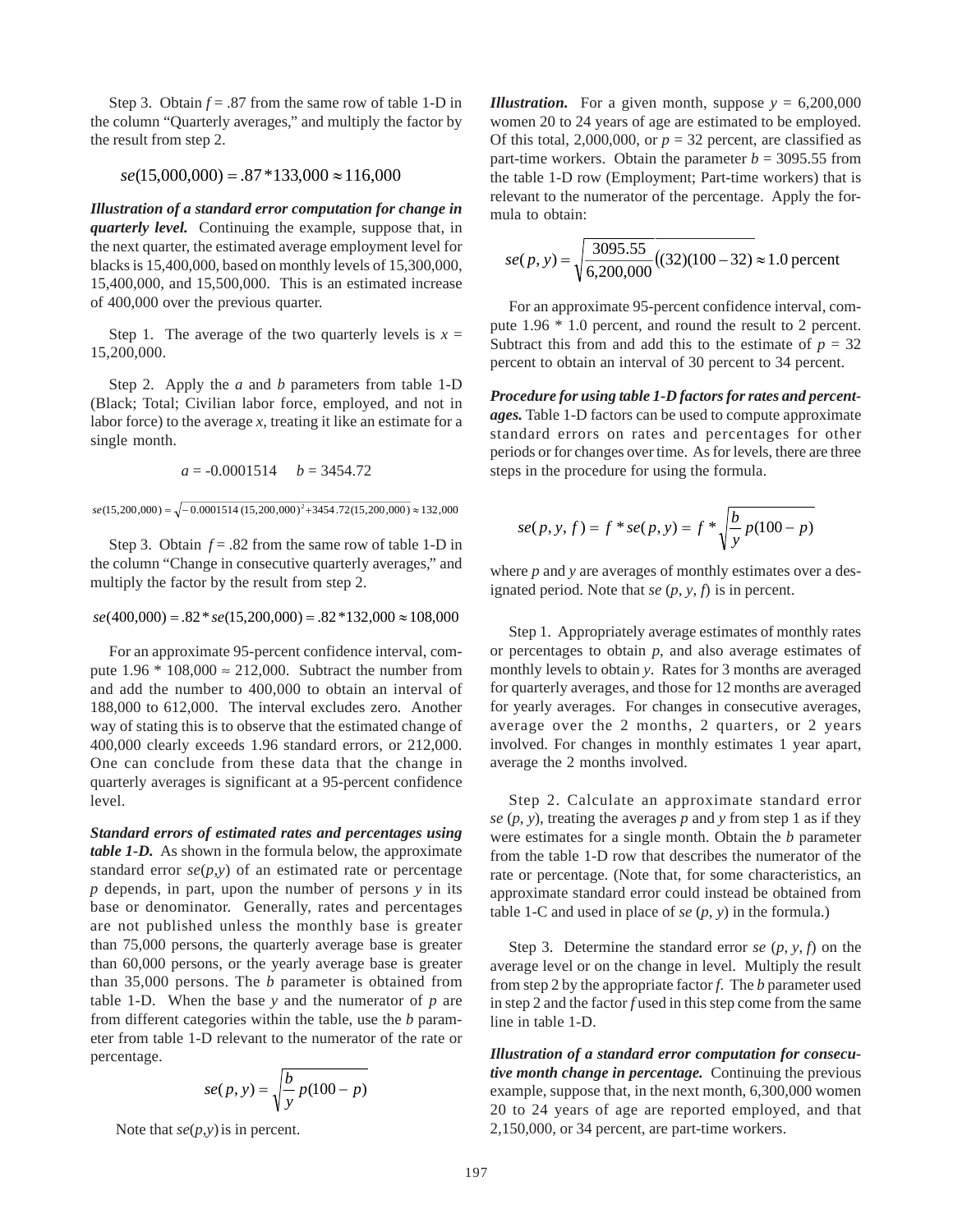Step 1. The month-to-month change is 2 percent  $= 34$ percent - 32 percent. The average of the two monthly percentages of 32 percent and 34 percent is needed ( $p = 33$ ) percent), as is the average of the two bases of 6,200,000 and 6,300,000 (*y* = 6,250,000).

Step 2. Apply the  $b = 3095.55$  parameter from table 1-D (Employment; Part-time workers) to the averaged *p* and *y*, treating the averages like estimates for a single month.

$$
se(p, y) = \sqrt{\frac{3095.55}{6,250,000}} ((33)(100 - 33) \approx 1.0
$$
 percent

Step 3. Obtain *f* =1 .24 from the same row of table 1-D in the column "Consecutive month-to-month change," and multiply the factor by the result from step 2.

 $se (2 percent) = 1.24 * 1.0 percent = 1.24 percent$ 

For an approximate 95-percent confidence interval, compute 1.96 \* 1.24 percent, and round the result to 2.4 percent. Subtract this from and add this to the 2-percent estimate of change to obtain an interval of -0.4 percent to 4.4 percent. Because this interval includes zero, it can be concluded at a 95-percent confidence level that the change is not significant.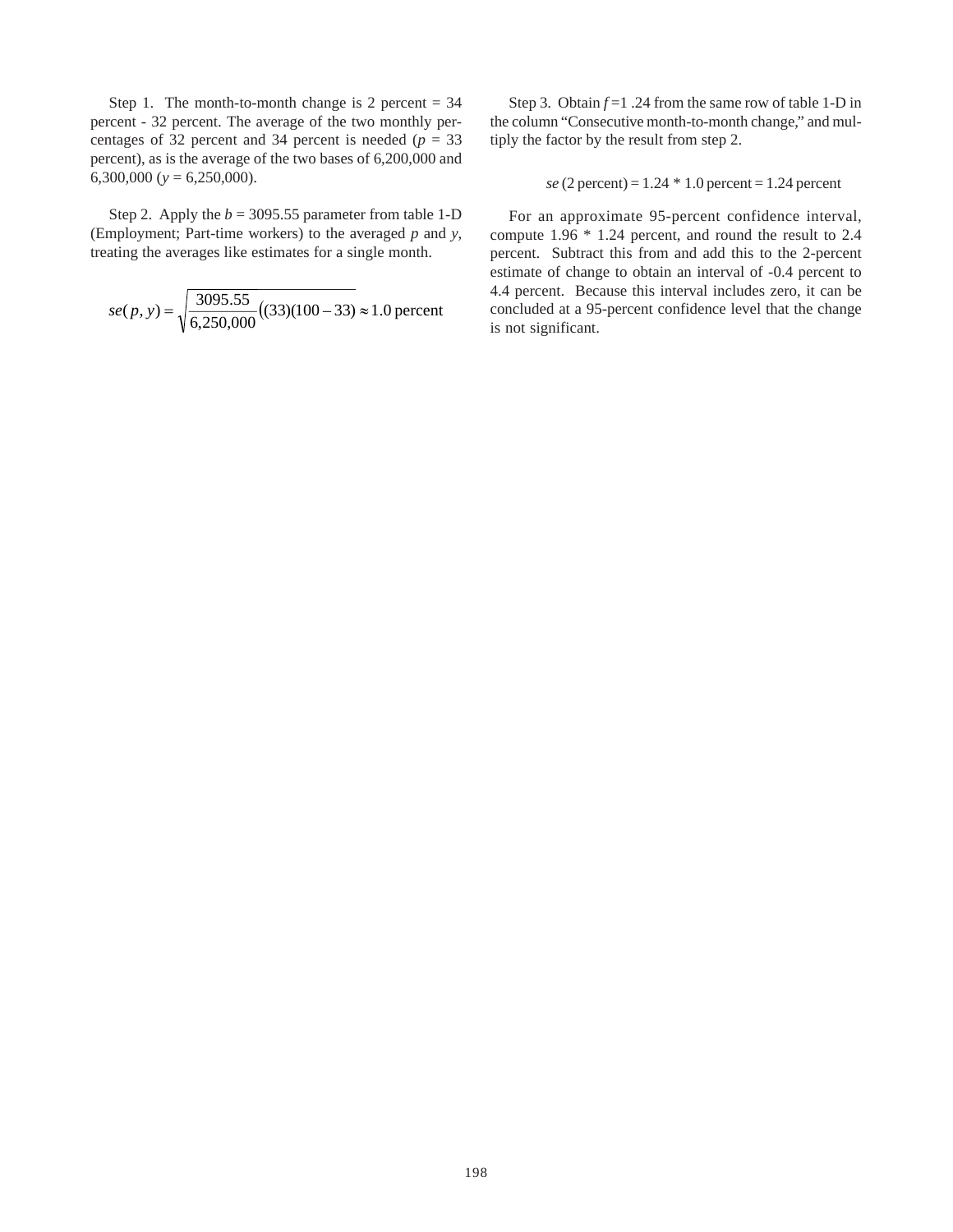[Note: For an up-to-date discussion of the reliability of the estimates, see recent documentation on calculating standard](https://www.bls.gov/cps/calculating-standard-errors-and-confidence-intervals.pdf)  errors for CPS estimates online at www.bls.gov/cps/calculating-standard-errors-and-confidence-intervals.pdf.

|  |  |  |  | Table 1-D. Parameters and factors for computation of approximate standard errors |  |  |  |  |
|--|--|--|--|----------------------------------------------------------------------------------|--|--|--|--|
|--|--|--|--|----------------------------------------------------------------------------------|--|--|--|--|

|                                                                                                        | Parameters                              |                               |                              |                                                                | Factors               |                                                   |                    |                                                |
|--------------------------------------------------------------------------------------------------------|-----------------------------------------|-------------------------------|------------------------------|----------------------------------------------------------------|-----------------------|---------------------------------------------------|--------------------|------------------------------------------------|
| Characteristic                                                                                         | a                                       | b                             | month-to-<br>month<br>change | Consecutive  Year-to-year<br>change<br>of monthly<br>estimates | Quarterly<br>averages | Change in<br>consecutive<br>quarterly<br>averages | Yearly<br>averages | Change in<br>consecutive<br>yearly<br>averages |
| Total or white                                                                                         |                                         |                               |                              |                                                                |                       |                                                   |                    |                                                |
| Total:<br>Civilian labor force and<br>employed<br>Unemployed<br>Not in labor force                     | -0.0000167<br>$-0000164$<br>$-.0000087$ | 3067.77<br>3095.55<br>1833.31 | 0.82<br>1.11<br>.82          | 1.19<br>1.35<br>1.16                                           | 0.87<br>.74<br>.87    | 0.82<br>.91<br>.80                                | 0.66<br>.44<br>.66 | 0.79<br>.59<br>.79                             |
| Men:<br>Civilian labor force, employed,<br>and not in labor force<br>Unemployed                        | $-0000321$<br>$-.0000321$               | 2970.55<br>2970.55            | .82<br>1.11                  | 1.19<br>1.35                                                   | .87<br>.74            | .82<br>.91                                        | .66<br>.44         | .79<br>.59                                     |
| Women:<br>Civilian labor force, employed,<br>and not in labor force<br>Unemployed                      | $-.0000304$<br>$-.0000304$              | 2782.44<br>2782.44            | .82<br>1.11                  | 1.19<br>1.35                                                   | .87<br>.74            | .82<br>.91                                        | .66<br>.44         | .79<br>.59                                     |
| Both sexes, 16 to 19 years:<br>Civilian labor force, employed,<br>and not in labor force<br>Unemployed | $-0000225$<br>$-0000225$                | 3095.55<br>3095.55            | .98<br>1.24                  | 1.31<br>1.39                                                   | .82<br>.68            | .85<br>.88                                        | .57<br>.39         | .73<br>.52                                     |
| <b>Black or African American</b>                                                                       |                                         |                               |                              |                                                                |                       |                                                   |                    |                                                |
| Total:<br>Civilian labor force, employed,<br>and not in labor force<br>Unemployed                      | $-0001514$<br>$-.0001514$               | 3454.72<br>3454.72            | .82<br>1.11                  | 1.19<br>1.35                                                   | .87<br>.74            | .82<br>.91                                        | .66<br>.44         | .79<br>.59                                     |
| Men:<br>Civilian labor force, employed,<br>and not in labor force<br>Unemployed                        | $-.0003109$<br>$-.0003109$              | 3356.66<br>3356.66            | .82<br>1.11                  | 1.17<br>1.35                                                   | .83<br>.74            | .81<br>.91                                        | .62<br>.44         | .75<br>.59                                     |
| Women:<br>Civilian labor force, employed,<br>and not in labor force<br>Unemployed                      | $-0002516$<br>$-0002516$                | 3061.85<br>3061.85            | .82<br>1.11                  | 1.18<br>1.35                                                   | .86<br>.74            | .78<br>.91                                        | .67<br>.44         | .80<br>.59                                     |
| Both sexes, 16 to 19 years:<br>Civilian labor force, employed,<br>and not in labor force<br>Unemployed | $-0016321$<br>$-.0016321$               | 3454.72<br>3454.72            | .98<br>1.24                  | 1.31<br>1.39                                                   | .80<br>.68            | .90<br>.88                                        | .53<br>.39         | .68<br>.52                                     |
| Asian                                                                                                  |                                         |                               |                              |                                                                |                       |                                                   |                    |                                                |
| Total:<br>Civilian labor force, employed,<br>and not in labor force<br>Unemployed                      | $-0003462$<br>$-.0003462$               | 3198.15<br>3198.15            | .82<br>1.11                  | 1.27<br>1.48                                                   | .85<br>.73            | .89<br>.90                                        | .58<br>.44         | .74<br>.58                                     |
| Men:<br>Civilian labor force, employed,<br>and not in labor force<br>Unemployed                        | $-0007289$<br>$-0007289$                | 3198.15<br>3198.15            | .82<br>1.11                  | 1.28<br>1.42                                                   | .83<br>.73            | .92<br>.92                                        | .55<br>.43         | .71<br>.56                                     |
| Women:<br>Civilian labor force, employed,<br>and not in labor force<br>Unemployed                      | $-.0006594$<br>$-.0006594$              | 3198.15<br>3198.15            | .82<br>1.11                  | 1.31<br>1.49                                                   | .85<br>.73            | .86<br>.89                                        | .61<br>.43         | .77<br>.59                                     |
| Both sexes, 16 to 19 years:<br>Civilian labor force, employed,<br>and not in labor force<br>Unemployed | $-0041465$<br>$-.0041465$               | 3198.15<br>3198.15            | .98<br>1.24                  | 1.31<br>1.38                                                   | .82<br>.69            | .85<br>.85                                        | .57<br>.44         | .73<br>.56                                     |
| Hispanic or Latino ethnicity                                                                           |                                         |                               |                              |                                                                |                       |                                                   |                    |                                                |
| Total:<br>Civilian labor force, employed,<br>and not in labor force<br>Unemployed                      | $-.0001412$<br>$-.0001412$              | 3454.72<br>3454.72            | .82<br>1.11                  | 1.19<br>1.35                                                   | .85<br>.73            | .81<br>.91                                        | .64<br>.44         | .77<br>.59                                     |
| Men:<br>Civilian labor force, employed,<br>and not in labor force<br>Unemployed                        | $-0002528$<br>$-.0002528$               | 3356.66<br>3356.66            | .82<br>1.11                  | 1.19<br>1.35                                                   | .82<br>.74            | .86<br>.91                                        | .57<br>.44         | .72<br>.59                                     |